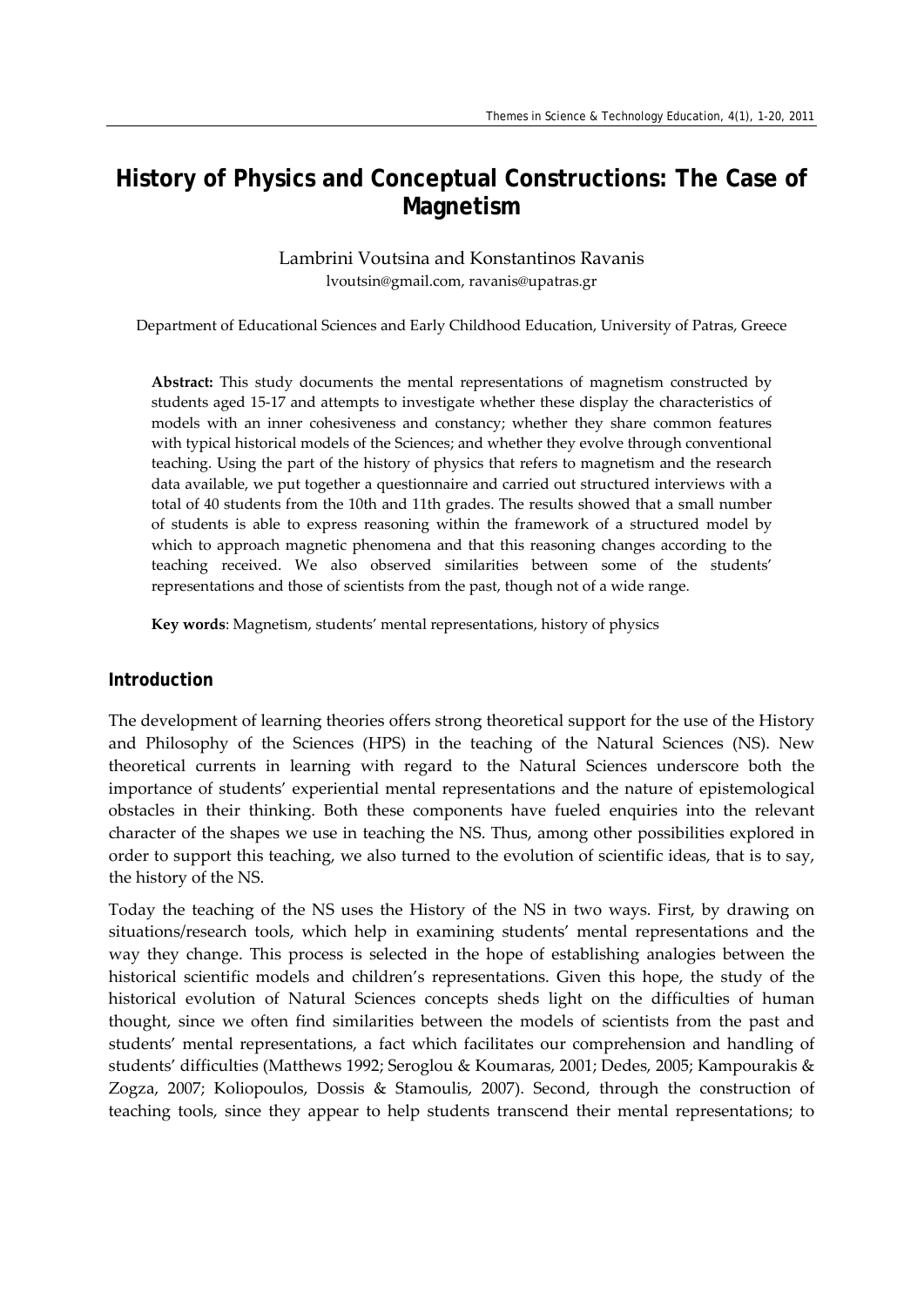help them understand the "relativity" of scientific knowledge, and arouse their interest in the "creation" of science. (Leite 2002; Clough 2011; Paraskevopoulou & Koliopoulos 2011).

A significant amount of research has been carried out in the first area, recording students' representations and comparing them to the models introduced by scientists of the past in various sciences. For example, in Physics, there are concepts of mechanics (Halloun & Hestenes, 1985; Sequeira & Leite, 1991), action at a distance (Bar & Zinn, 1998), and electromagnetism (Seroglou, Koumaras & Tselfes, 1998); in Chemistry we have concepts of gases (Mas et al., 1987), and chemical balance (Van Driel, De Vos & Verloop, 1998); and in Biology there is the concept of photosynthesis (Wandersee, 1986). In the research mentioned above and in other similar studies, one observes, to a lesser or greater degree, a remarkable resemblance between students' representations and the models developed by scientists of the past, a fact which justifies the use of the history of the Natural Sciences as a tool for research and methodology. It is with this prospect in mind that we present this study.

In the research presented here, we have studied the relationship between the representations of 15‐ to 17‐year‐old students and the basic features of the models proposed historically in order to approach magnetism. This choice was made because of the dearth of relative studies, as shown in the pertinent bibliography; but also because we have been working systematically over the past few years on the study of children's representations of fundamental magnetic properties (Ravanis, Pantidos & Vitoratos, 2009, 2010).

#### *The historical evolution of interpretive schemata for magnetism and electromagnetism*

From antiquity to the 16th century, electrical and magnetic phenomena were viewed as a single category and in some cases magnetism was linked to gravity. Vitalistic and animistic reasoning was often applied, attributing consciousness to animate or inanimate matter (Crombie, 1959). Magnetism's prevalent schemata were two:

The first explained magnetic power through the existence of a hidden force which either was inherent in iron and was activated by the presence of the magnet, or was transferred from the magnet to iron (Thales, Plato, Aristotle, Averroes) (Crombie, 1959). Indeed, because this interpretive schema was supported by Aristotle (Guisasola, Almudi & Furio, 2005), it became prevalent during antiquity and the Middle Ages because of Aristotle's powerful influence. The second interpretive schema held that magnetic power was caused by some kind of "flow" (a "particle flow" according to the proponents of Atomism), which radiated from only the magnet or only iron (Diogenes, Empedocles, Democritus, Epicurus, and Lucretius) (Bar & Zinn, 1998).

According to the notion of physiocracy, which emerged during the Renaissance and was very influential in the early 17th century, nature pulsates with life and often appears to have its own consciousness. Magnetism was viewed as an inherent quality of bodies, but was also linked to gravity (Gilbert, Van Helmont, Kircher, Kepler). It was then that William Gilbert first proposed the separation of electrical and magnetic phenomena (Butterfield, 1949; Rossi, 1997; Westfall, 1977). Towards the end of 17th century, physiocracy was replaced by "mechanocracy", which compared the world to a machine consisting of inert bodies and moving out of a natural necessity, independent of the intelligent beings (Westfall, 1997). Its main proponent was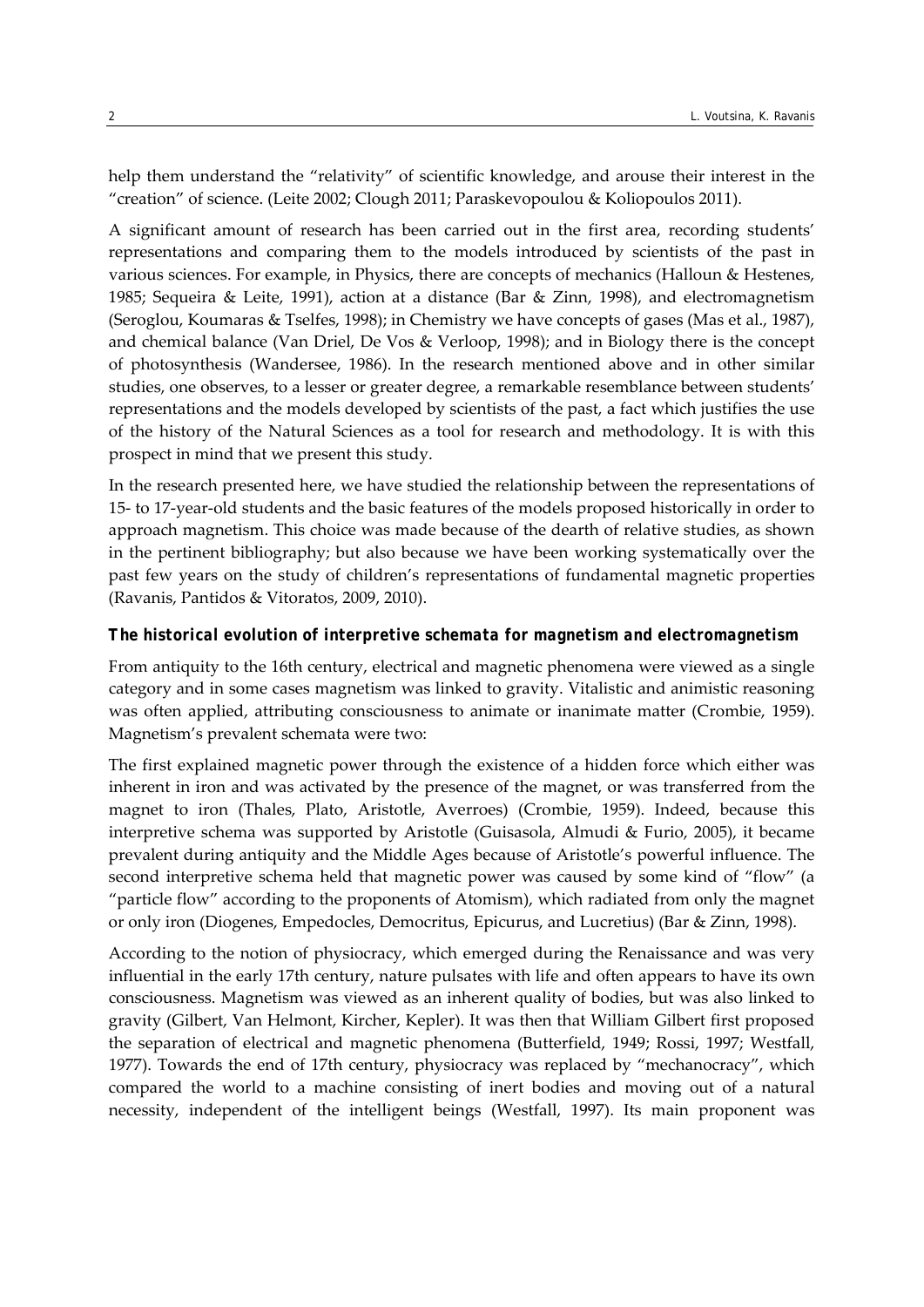Descartes, who offered an innovative explanation of magnetism in accordance with his theory of spiral effluvia, thus disconnecting magnetism from gravity (Crombie, 1959; Rossi, 1997).

In the 18th century, Aepinus put forward the idea of the "magnetic fluid". According to this model, magnetic poles are areas with a surplus or a deficit of magnetic fluid. Here, the permanency of magnetization is attributed to the fixed connection of this fluid to the magnet's "ducts". Moreover, the particles of the magnetic fluid repel each other while attracting the iron particles (Home, 1976; Whittaker, 1987). Brugmans and Wilcke hypothesized the existence of two kinds of magnetic fluids which they named north and south, while Coulomb theorized that, unlike electrical fluids, magnetic ones cannot be separated since the two magnetic poles cannot be isolated (Whittaker, 1987).

Oersted's experiment which showed the magnetic results of electric current, Ampere's hypothesis according to which magnets are created by thin, cyclic, molecular currents, and proof of the relation between electricity and magnetism by Faraday, who created electric current out of moving magnets, all led in the 19th century to the founding of electromagnetism. In his attempt to mathematicize the dynamic lines which Faraday believed existed in space, Maxwell ended up formulating his field theory (Guisasola et al., 2005).

#### *Students' representations*

Research regarding magnets and magnetism conducted by Barrow (1987) on elementary school children of various ages showed that, before being taught, most students gave no explanation of magnetism. After being taught, there were references to a kind of gravity, to energy, and to electrons and protons. Less than 10% of the sample seems to have grasped the concept of magnetic poles, despite the fact that about 25% replied correctly when asked about the attraction and repulsion of the poles. Nevertheless, students tended to think that the poles only existed at the far ends of magnets.

A study by Erickson (1994) in Canada involving 9‐ to 14‐year‐old students discerned three models for the comprehension of magnetism among students. The first one, which occurs among younger students, was named the "pulling magnet", has to do chiefly with the effect of the magnet on other bodies, and does not include a mechanism or a cause given for this effect. The second one, the "emanating model", explains magnetic action in terms of rays or the emission of energy from the magnet to the bodies being attracted. Finally, the "enclosing model", is marked by the fact that the rays that emanate from the magnet are diffused around it, thus creating an area of influence. This is often referred to as the magnetic field. All three models refer to magnetic interactions and offer no information on the nature of magnetism.

Borges and Gilbert (1998) studied the representations of 15‐ to 18‐year old students, technical students and teachers regarding electric current, magnetism and the relationship between the two. The first category, "magnetism as pulling", includes only the description of the magnet's effects, but no reference is made to the mechanism that causes this behavior. According to the second category, "magnetism as a cloud", there is a "sphere of influence" around the magnet which is responsible for the actions of the bodies that enter it. This mental representation seems to stem from the identification of magnetic action and gravitational action, according to which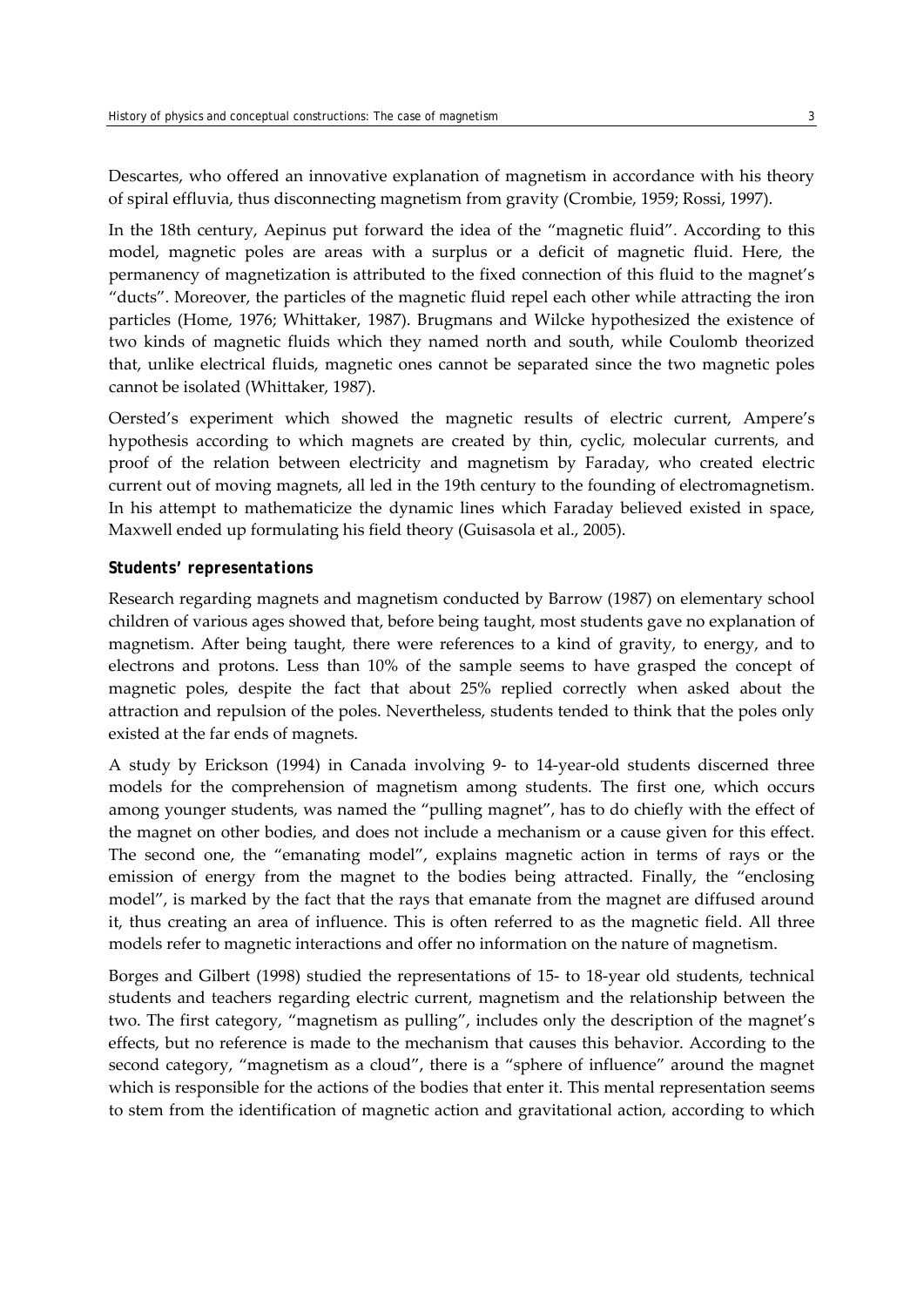magnetic phenomena are interpreted as an inherent property of the magnet. The third category, "magnetism as electricity", focuses on the role played by the magnet's poles. The magnetic poles are areas, usually at the magnet's far ends, which display a surplus or a deficit of positive or negative electric charge, while magnetism itself appears as the attraction between opposing electrical charges. In the fourth category, "magnetism as electrical polarization", magnetic phenomena are explained by hypothesizing that electric dipoles exist within the magnet in such as a way so as the positive charge of one dipole to be neutralized by the negative charge of its neighboring dipole. This results in only a positive and only a negative charge at the two ends of the magnet. Indeed, for certain students, the schema is extended to include the creation of electric dipoles in a piece of iron when it is placed inside a magnetic field. This schema resembles the model described by Coulomb, who believed that a magnet is formed by magnetic molecular dipoles. In the fifth category, the direct relationship between the magnet and the object is replaced by a field‐like relationship. The salient feature here is that magnetism is acknowledged on a microscopic level, as a property of all materials, even though they may have a different macroscopic behavior. This is the kind of model described by modern‐day scientific textbooks. Those who have appropriated this type of model can give precise explanations of magnetic phenomena, using either the concept of elementary magnets or the concept of cyclic microcurrents.

In a study carried out by Seroglou et al. (1998) involving 10‐ to 15‐year‐old pupils and students of university education departments, and investigating whether their representations showed the existence of a relationship between electrostatic and magnetic phenomena, about half the university students and the majority of the pupils associated electrostatic attraction with magnetic attraction. Their explanations showed that they made this association because of the pull they observed in both phenomena, a fact which refers us back to the integration of electrostatic and magnetic phenomena in the history of physics from the time of Thales to the 16th century. A certain percentage of the pupils also associated these two phenomena to gravitational pull.

In their research of 9- to 18-year-old pupils' representations of action at a distance in terms of magnetism, Bar, Zinn and Rubin (1997) found that many pupils believed that air had to be present as a means for the transportation of the magnetic force. Among the 9‐year‐old pupils, this belief was shared by 80%, evening out at 35% in the case of the older pupils. The researchers also observed different representations in terms of the transfer of magnetic force, such as a particle flow from the magnet to an iron body.

Bradamante and Viennot (2007) conducted research on 9‐ to 11‐year‐old pupils involving the mapping of gravitational and magnetic fields and discovered that the pupils could easily grasp the concept of "abstract" magnetic lines, mainly because they can be linked to visual phenomena such as iron filings forming a pattern around a magnet. Thus, they were able to understand the properties of space around the source of the field. The pupils had difficulty in determining the orientation of magnetic needles because of their dipolic nature, but faced no such difficulties when presented with subtopics concerning the gravitational field.

Research made by Ravanis et al. (2009, 2010) studied 14- to 15-year-old pupils' representations of the magnetic field through directed individual interviews which were carried out after the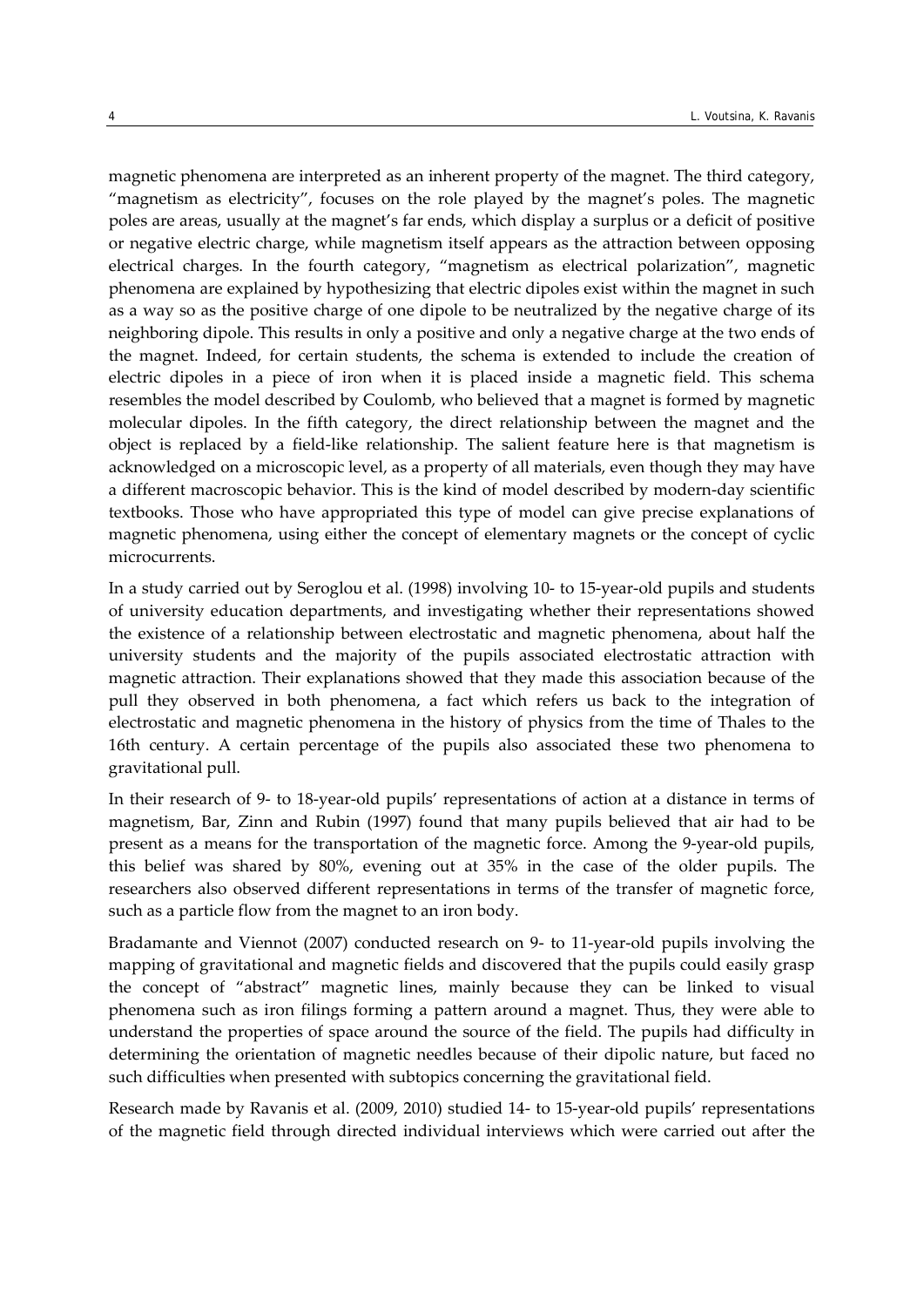teaching of magnetism and electromagnetism in the classroom. The pupils were presented with consecutive tasks and, based on the results, it appears that seven to nine out of ten pupils face significant difficulties in negotiating the features and properties of the magnetic field when they are asked to assess actual or hypothetical experimental situations.

In the study presented here, by studying 15‐ to 17‐year old students' representations of elemental magnetism, we attempt to explore the relationship between the students' thought processes and interpretive models which were put forward in past centuries in terms of the interpretation of magnetism and the way in which these historical models can evolve into a conventional teaching method.

# **Research methodology**

#### *Research sample*

A total of 40 students took part in the study (21 girls and 19 boys). Of these, 20 attended 10th grade (aged 15‐16) and 20 attended 11th grade (aged 16‐17). The students of the 10th grade had been taught the introduction to magnetism in the 9th grade (magnets, magnetic poles, the magnetic field, observing magnetic attraction and repulsion between magnets, a magnet's pull on iron filings). Also in the 9th grade the relationship between magnetism and electricity had been discussed, though not in depth, and static electricity had been taught in detail. In the time the study took place, these students had not been taught magnetism since it is not included in the 10th grade curriculum. The 11th graders had recently been taught magnetism and electromagnetism. In particular, they had been taught the concepts of the magnetic fields of magnets and live conductors, electromagnetic force and electromagnetic induction. They had been taught that the cause of magnetic properties is elemental magnets, the existence of which is due to the revolution of the electron around the nucleus as well as to the revolution of the nucleus and the electron around their own axes. Moreover, they had studied, in a lab, the effect of a live conductor on a magnetic needle and the effect of a magnetic field on a live conductor. In this case too, this had been preceded by the teaching of static electricity and electric current.

#### *Research design*

The study was carried out using structured interviews. The questions were designed based on historical models of magnetism and the earlier research concerning students' representations. From these models we have excluded the ones that link magnetism to gravity, since these are not addressed in the context of the Greek curriculum.

#### *The research questions*

The study of students' representations of the cause of magnetic properties, the concept of the magnetic field and the relationship between magnetism and electricity aimed at answering the following questions:

1. Since the various interview questions incorporated the students' representations, did the models which were used display an inner cohesiveness and consistency?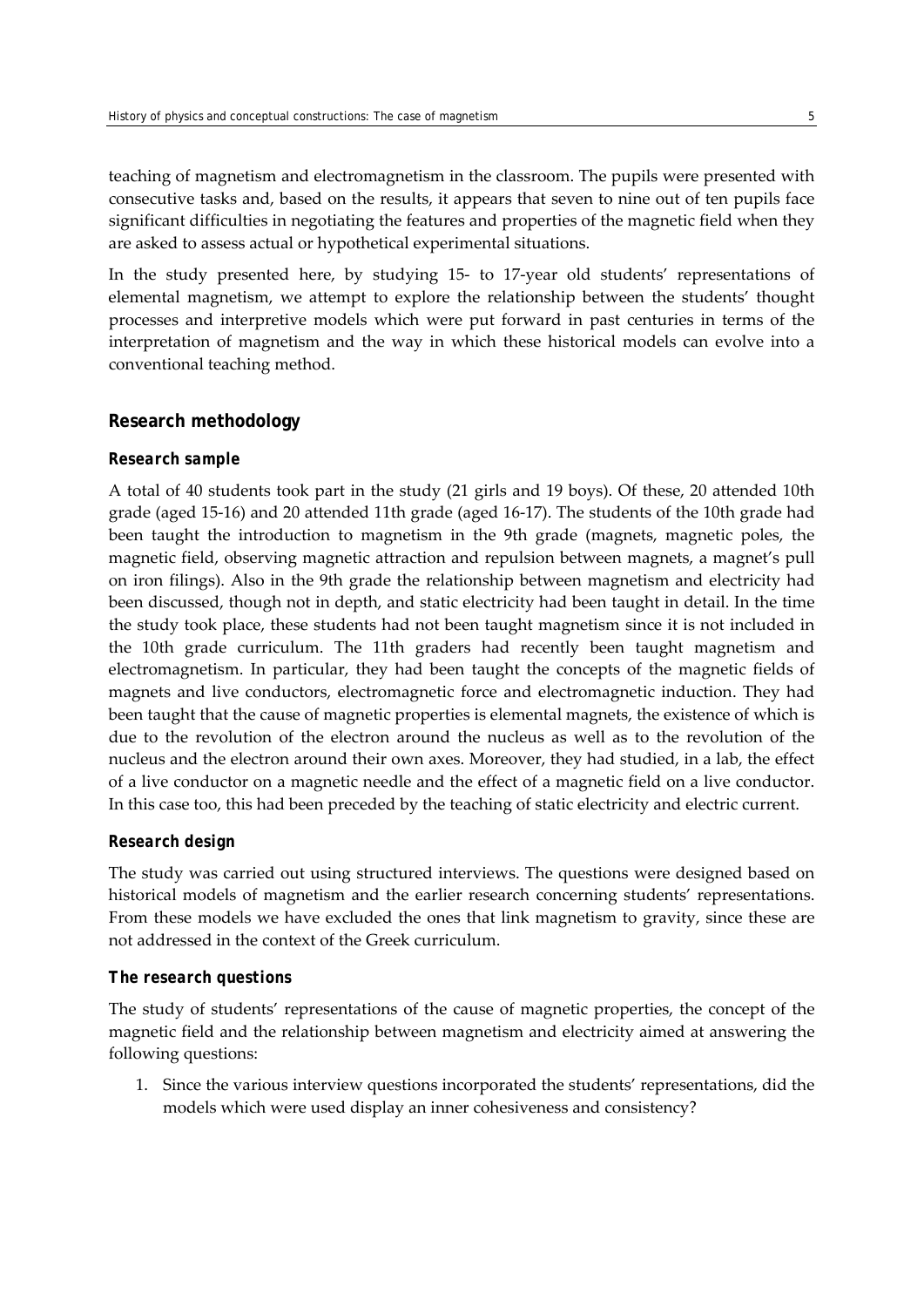- 2. Do any analogies exist between the students' representations and the corresponding representations formulated by scientists of the past?
- 3. Are there any differences between the representations of 10th and 11th graders?

# *The interview*

We first presented the students with two rod-shaped magnets, steel needles, a silver ring, a wooden and a plastic object, a magnetic compass and string with which to suspend one of the two magnets. The students were encouraged to examine all these objects. We then asked them questions 1, 2 and 3 (Appendix), thus creating a context for discussion within which we attempted to record the students' representations of magnetic properties.

Next, questions 4 and 5 aimed at eliciting the students' representations of magnets on a microscopic level and particularly in terms of their structure and its relation to magnetic properties. Based on the anticipated answers, we drew three alternative paths of questioning, allowing for corrections, additions, and even the transition from one path to another, depending on the answers we would receive. We posed questions 4 and 5 to all students, and then, according to the central nucleus of their answers, we proceeded as follows:

(a) If the pupil attributed the cause of magnetic properties to some sort of "substance" or to the kind of molecules that made up the magnet, we proceeded to question series 5.1a to 5.1e, in an effort to precisely define the relative representation. Since no spontaneous reference was made in these cases to a relation between electric and magnetic phenomena, we would end up at question 5.f in order to explore a possible association between the electric and magnetic character of the way in which matter behaves.

(b) If, when answering question 5, the pupil referred to electric charges, electric current or "electricity" in general as a cause of magnetic properties, we would proceed to question series 5.2. Specifically, if the pupil mentioned electric charges, we would go to questions 5.2.1a to 5.2.1c; if the pupil mentioned electric currents, we would go to questions 5.2.2a to 5.2.2c; and if the pupil mentioned "electricity" in general, we would go to questions 5.2.3a and 5.2.3b. Depending on the answer given to question 5.2.3b, we would either go on to question series 5.2.1 (concerning electric charges) or question series 5.2.2 (concerning electric currents). In all three cases we would then proceed with questions 5.2d to 5.2f.

(c) If, when asked question 5, a pupil gave another explanation as to the cause of magnetism or was unable to give an explanation, we would proceed to questions 5.3a and 5.3b, in an attempt to discover his/her precise representation of magnetism, provided it could be formulated. We would also examine whether the pupil believed there was a relation between magnetism and electricity and, if so, of what kind. (Depending on the answer, we could proceed to question series 5.1 or 5.2.) The flow chart in Figure 1 shows the paths of the fifth question:

Through the next set of questions (6‐10), we tried to elicit the students' representations which are related to approaching magnetism on a macroscopic level. Question 6, which refers to the magnetic compass, creates a context for discussion which allows the students' representations to emerge and us to delve in some of their aspects.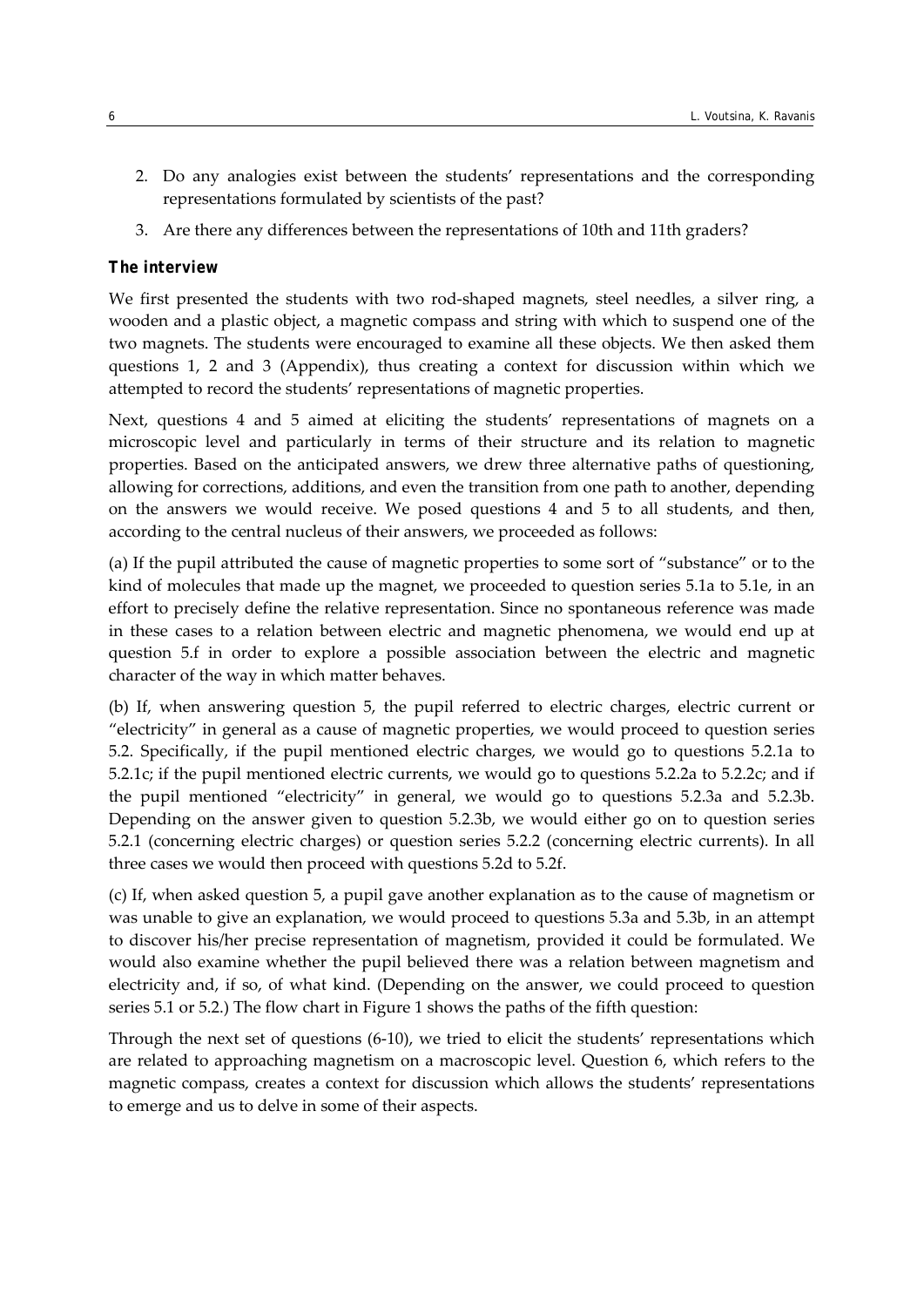

**Figure 1. The paths of the fifth question** 

Question 7 was used to elicit possible representations related to a certain kind of "emission" on the part of the magnet towards the bodies, as had been seen in some of the historical models as well as in earlier research.

Questions 8 and 9 addressed the students' representation of the magnetic field, asking about the concept of the magnetic field itself, as well as about the properties that are attributed to it.

Question 10 had to do with the possible link between magnetic and other phenomena. The answers to these questions, together with the answers to questions 5.1f and 5.3b helped us to discover whether the students associate magnetism and electricity as general categories of phenomena. As regards the students who answered question series 5.2, i.e., the students who view electric charges as causing magnetic phenomena, this association is a given.

#### **Research results**

Next, we will present the results of the study. The students' answers to all the questions of the interview have been classified and divided into three levels based on: (1) the representations of the appearance of magnetic properties, (2) the representations of the magnetic field itself, and (3) the representations of the relationship between magnetism and electricity. At all three levels, we attempt to link the categories of the students' representations to the models that have emerged historically and to identify the possible differences between grades 10 and 11. We will also give relative examples from the students' interviews.

#### *Representations of the appearance of magnetic properties*

During the interviews, we identified six categories of representations of the appearance of magnetic properties (Table 1). The classification of the categories was carried out according to the students' answer patterns, starting from the most elaborate on a microscopic level to the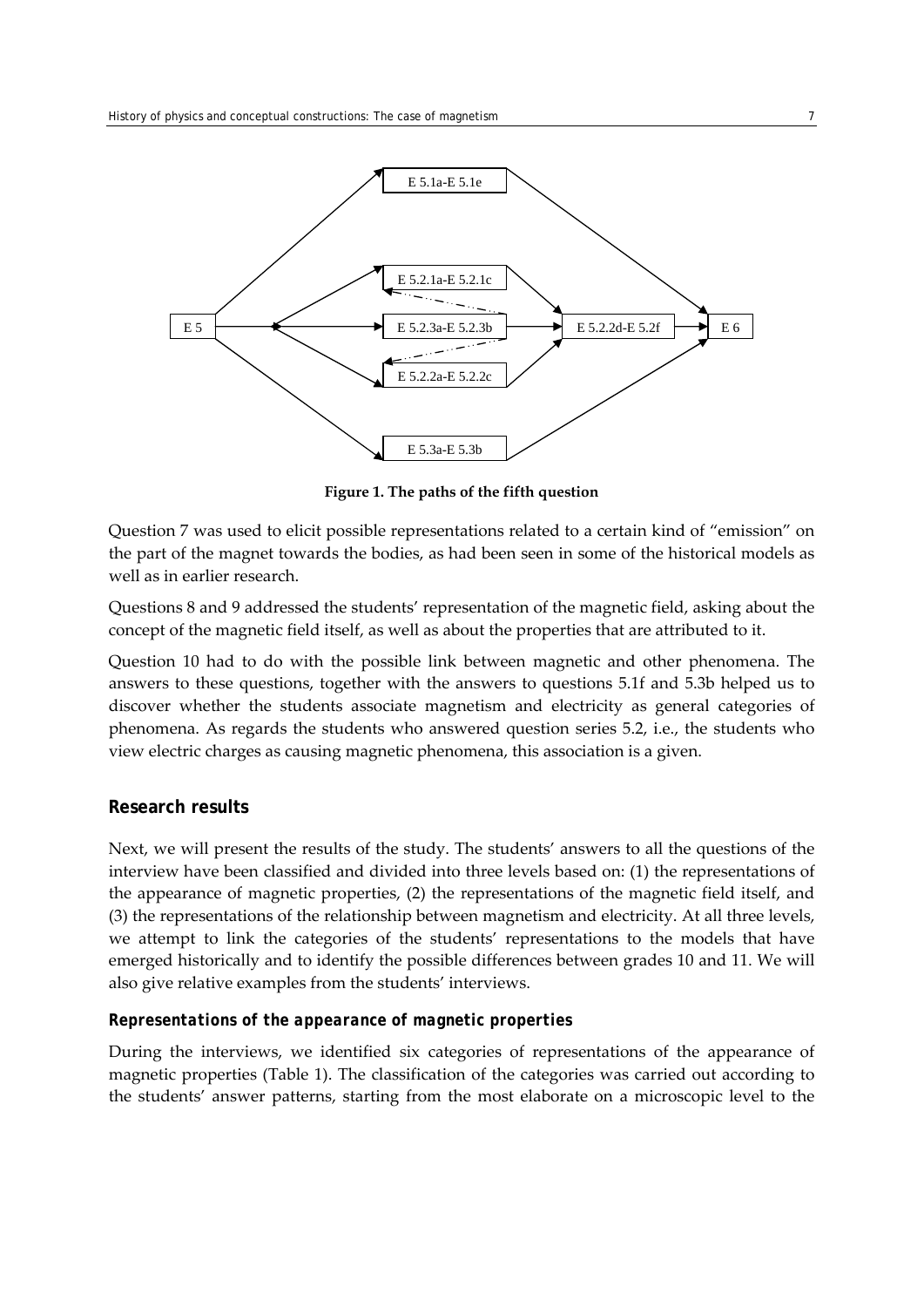most simplistic macroscopic descriptions. Let us see, then, what the students considered to be the causes of the appearance of magnetic properties.

a. *The movement of electrons.* In these representations, the students sometimes describe the orientated movement of free electrons or the revolving movement of atomic electrons, while at other times they do not define the type of electrons or movement. However, in this answer category, the appearance of magnetic properties is linked to electron movement. For example:

Researcher: What is it that causes magnetic properties? Student 34: Electron movement in the magnet. R: And how do you imagine this movement? How would you draw it? S34: All of them going in the same direction. Let's say towards the left. R: Wait, are you talking about the electrons of atoms or other electrons? S34: I'm talking about free electrons. R: And so how are these electrons moving? S34: In a single direction, along a straight trajectory. R: Is there a difference between the two poles? S34: Yes, the electrons are going the other way. R: So then these electrons are moving in one direction and the others in another? S34: …no, I think they're all moving in the same direction.

# b. *Magnetic dipoles that exist inside the magnet which are caused either by pairs of positive or negative charges, or by the distribution of the electrons in each dipole.* The following dialogue is typical:

R: What causes magnetic properties? S30: The molecules in a magnet are all facing in one direction. R: So how do you imagine the inside of a magnet? S30: There are magnetic dipoles inside it. R: What do you mean dipoles? S30: Having two poles – a north and a south. Each molecule, that is. R: Do you mean that each molecule is a magnet? S30: Yes. R: Let's look at each molecule. What might cause the fact that it is a dipole? S30: The distribution. R: The distribution of what? S30: The distribution of electrons. R: How do you mean? S30: More electrons here, fewer electrons here.

c. The existence of opposite charges at the magnet's poles which are either equally distributed at each pole *or exist in greater numbers at the poles' extreme points.* These charges may be moving or not, but this movement, provided it exists, does not affect the magnetic properties, as is made clear in the following example:

R: What causes magnetic properties?

S38: They are caused by the fact that the electrons gather at one of the magnet's poles and so the other pole becomes positively charged.

R: So, if we made a magnet, draw me what you think it would look like.

P38: At one end we'd have positive charges and at the other end negative charges – the north and the south pole.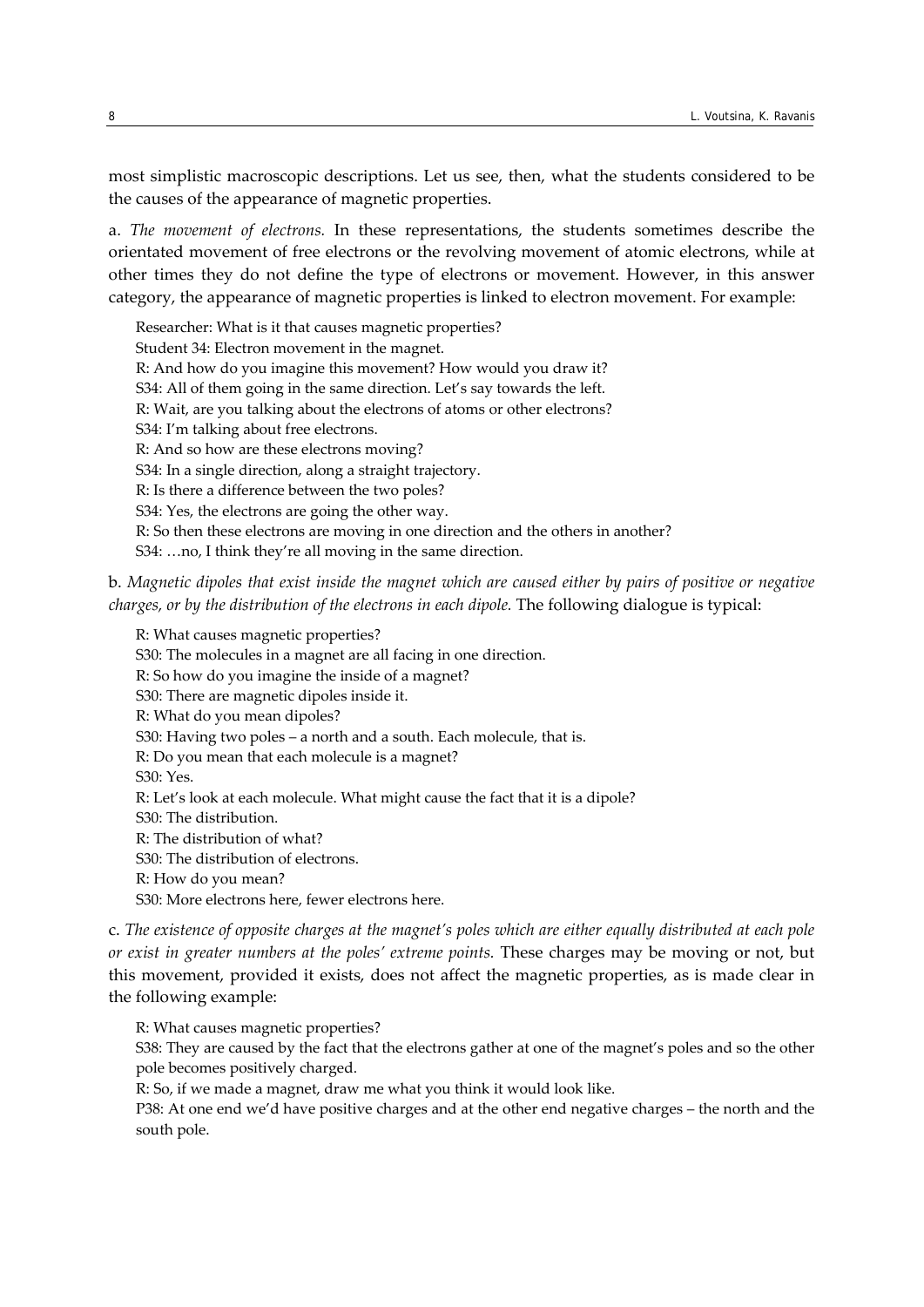R: You're not drawing anything here towards the center. Aren't there any charges here? S38: They've accumulated at the extreme points of the poles. R: Are they stationary or are they moving? S38: Um… do electrons revolve? R: Does that affect magnetic properties? S38: Whether electrons move or not? R: Yes. S38: No, it doesn't affect them.

d. *A certain "substance" that's contained in the magnet.* In terms of quantity, this "substance" appears in excess or in deficit at both poles; in terms of quality, it is of a different kind at each pole. This same category can include students' representations which attribute the magnetic properties to "molecules" of the magnet that are either laid out differently on each pole, or are sparser or denser on each pole. Indeed, reference to molecules here is not made in the sense attributed to them by the sciences, but rather as a vague allusion to the microscopic features of magnets. The same applies to the students that talk about a certain "substance". For example:

R: What do you think causes magnetic properties? S16: Magnets contain certain substances that attract. R: So then the magnet contains another substance from another body? S16: Yes. R: How do you picture it? Is it the same substance everywhere or different kinds? S16: Different kinds. R: Where? S16: On the red and the white. R: So then at each pole. S16: Yes. Different kinds at each pole. R: And if we cut it in half what will happen? S16: Each piece will become separate. Each kind will be separate...

e. *The magnetic properties are caused by the "magnetic field", which is perceived as an area where forces are exerted.* No reference is made to its origin on a microscopic level, as we can see in the following example:

R: What causes magnetic properties? S32: Um… magnets create a field, a magnetic field… R: Yes… S32: And forces are created which attract, let's say, iron things... R: And how does the magnet create the field? Is there something inside it that creates the filed? S32: No, the magnet is made of the same material. R: It's a particular material. S32: Yes. R: What is it in the magnet's material that gives it its properties? Is there some kind of movement? How do you picture it? S32: The field lines that pass through it and outside it.

R: Which are created how?

S32: I don't know.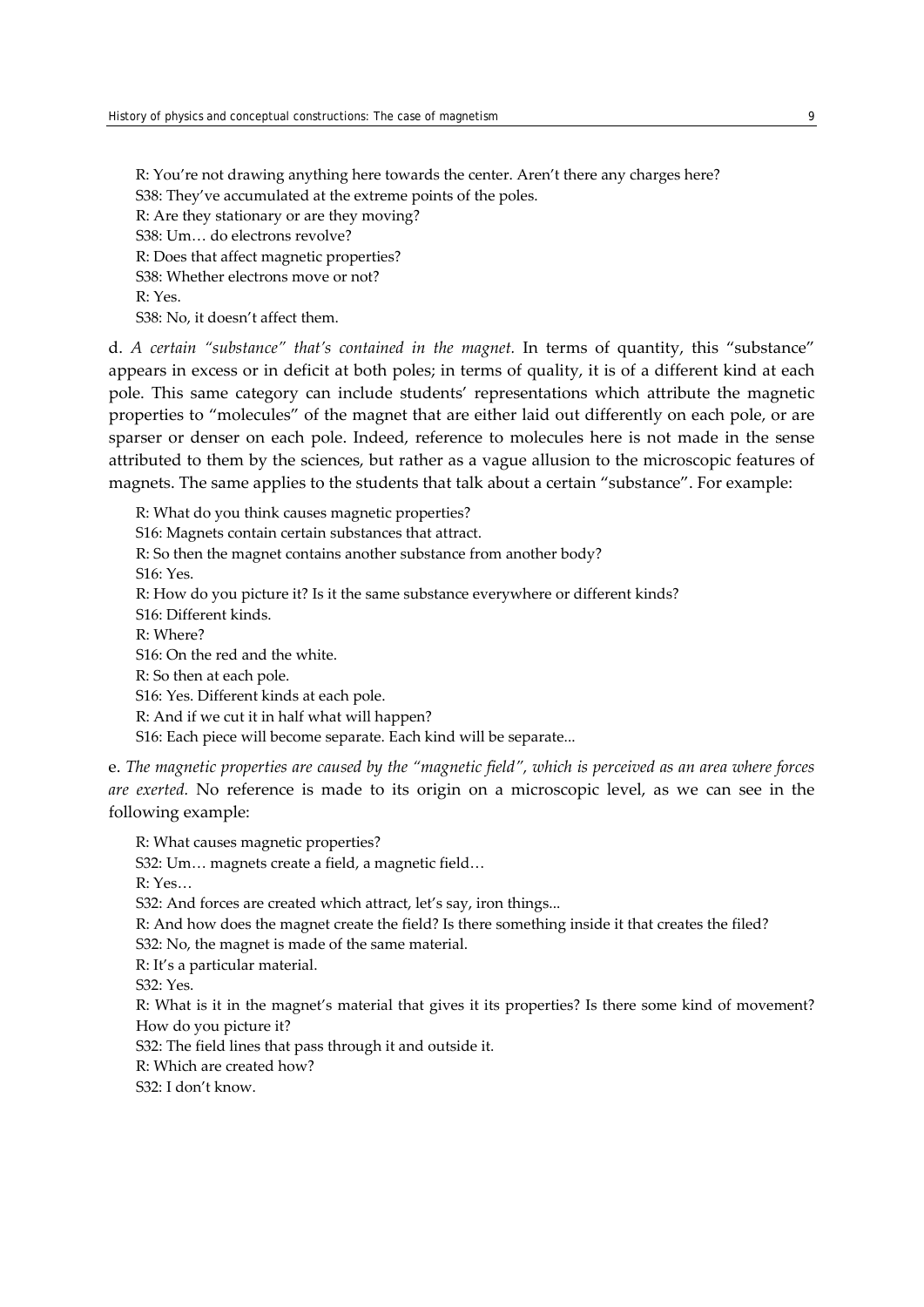f. *The "nature" of the magnet.* The students refer to the material or the forces exerted by the magnet without being able to give further explanations. Here is a typical example:

R: What do you think causes magnetic properties?

S19: You mean attracting bodies?

R: The attraction of certain bodies, the attraction between opposing poles and the repulsion between like poles.

S19: …

R: How do you picture it? Is there something inside the magnet?

S19: I don't know… I can't say.

R: when you say that it attracts bodies, what do you picture?

S19: Certain forces are exerted.

R: And what causes them?

S19: The magnet.

R: Do you think it contains something that creates these properties?

S19: No, it's the magnet itself… the material.

R: The material of the magnet?

S19: Yes.

R: Is it the same type of material at each pole or is it different?

- S19: The same.
- R: Then why are like poles repulsed and opposite poles attracted?

S19: I don't know.

As we see in Table 1, in the 10th grade, one pupil attributed magnetic properties to dipoles and seven thought that they were caused by the separation of electric charges at the magnet's poles. Ten out of twenty students thought that magnetic properties were caused by a "substance" contained in magnets (a single substance, two kinds of substances or the way the molecules are arranged), while two students attributed magnetic properties to the magnet's "nature". In the 11th grade there were five students who attributed magnetic properties to electron movement and one who attributed them to magnetic dipoles. Nine out of twenty students thought that magnetic properties are caused by the separation of electric charges at the magnet's poles, two thought they were caused by the magnetic field, and two attributed them to the magnet's "nature".

| Representation          | Grade 10                  |    | Grade 11                           |   |  |  |
|-------------------------|---------------------------|----|------------------------------------|---|--|--|
|                         | Subjects                  |    | Subjects                           | f |  |  |
| Electron movement       |                           |    | 22, 25, 28, 34, 37                 | 5 |  |  |
| "Magnetic dipoles"      | 6                         | 1  | 30                                 | 1 |  |  |
| Opposite charges/poles  | 1, 3, 5, 9, 12, 14, 15    | 7  | 23, 24, 27, 29, 31, 33, 36, 38, 40 | 9 |  |  |
| Substance – "molecules" | 2,4,7,8,10,11,13,16,18,20 | 10 |                                    |   |  |  |
| Magnetic field          |                           |    | 21,32                              | 2 |  |  |
| Nature of magnets       | 17,19                     |    | 26,35,39                           | З |  |  |

| Table 1. Representations of the appearance of magnetic properties |  |  |
|-------------------------------------------------------------------|--|--|
|                                                                   |  |  |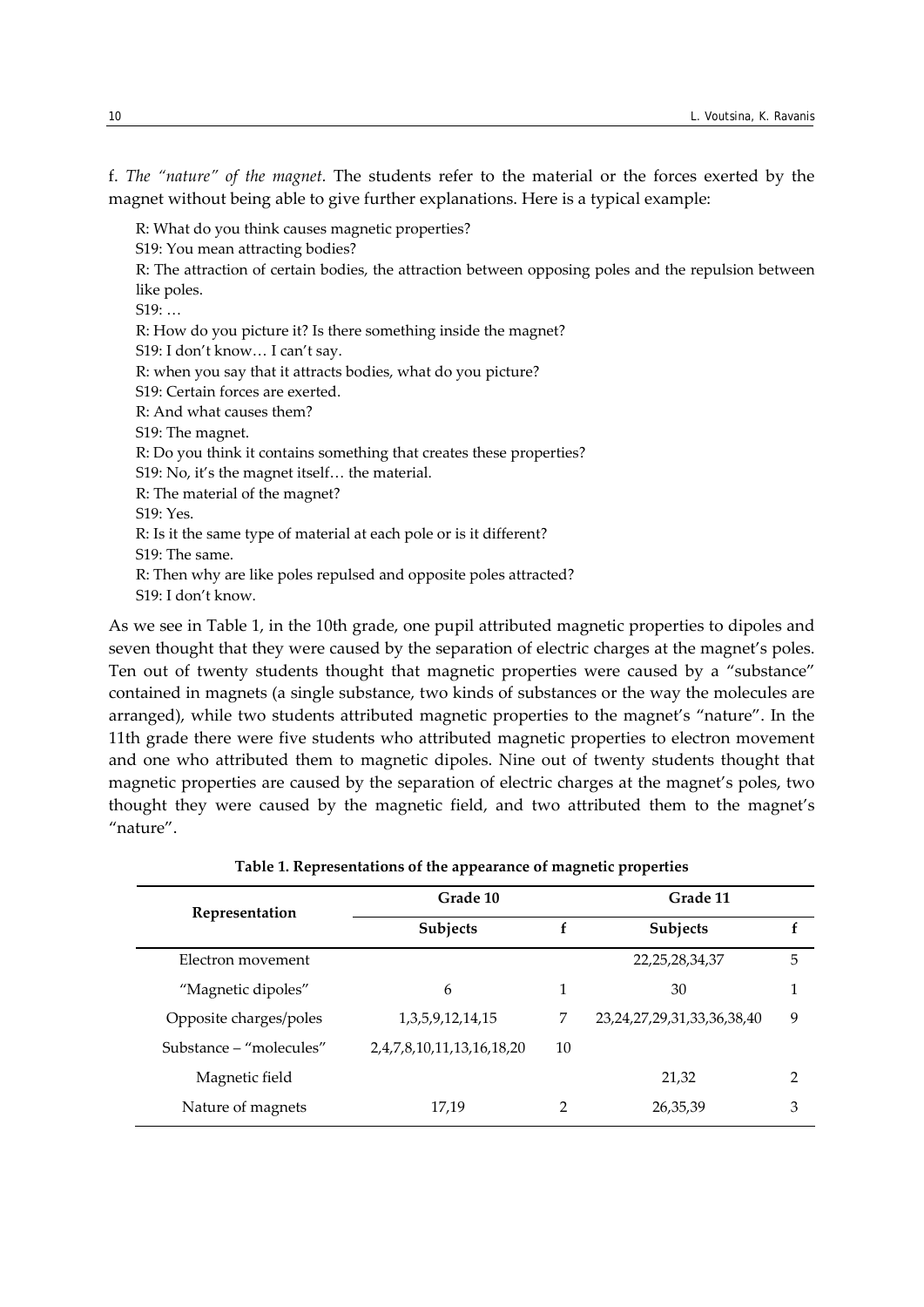#### *Representations of the magnetic field*

In almost all of the students' answers, the magnetic field is acknowledged as the space within which magnetic forces are exerted. However, the way in which the magnetic field takes shape in their mind leads to three different representation categories, ranging from the ones in which the magnetic field is acknowledged as a wider area around a magnet in which forces are exerted to those which closely link the magnetic field to the characteristics of the magnet that creates it: the magnet's shape, field lines, and the magnet's poles (Table 2).

a. In the first category, the magnetic field is a finite space in which forces are exerted. The magnetic field is represented simply by the field lines which are imaginary. Only in one case did a student (S6) express the thought that the magnetic field extends over a limitless area and has no particular form. The two excerpts below are representative of this category:

R: What do you imagine about the concept of the magnetic field? What is a magnetic field?

S38: It is the space in which if a suitable body is placed, a force is exerted on it.

R: What does the magnetic field around a magnet look like? Does it have limits? How would you draw it?

S38: It has certain limits… There are the field lines and they begin from the north pole towards the south pole and they are closed.

R: Are they real lines or not?

S38: No, they are imaginary.

R: Are they made of some sort of material?

S38: No.

R: Draw me the magnetic field around the magnet as you imagine it.

S6: It's everywhere… the entire space.

R: Draw it.

S6: How can I draw it? You mean the forces?

R: No. Does it have a shape, does it have limits?

S6: No, it doesn't have limits; it spreads through space.

R: Even far from the magnet?

S6: Yes, even far from the magnet there are forces.

b. In the second category of representations, the magnetic field is in the shape of a closed circle or an ellipsis around the magnet. It does not appear to have been given a different consistency than the space that surrounds it. In terms of the force of the field, assessments range from it being considered equally powerful at all its points, to having the greatest force at its far ends and almost zero power at its center. An example:

R: What comes to mind when someone mentions a magnetic field? What's a magnetic field? S8: It is the space within which bodies are attracted by a magnet. R: Therefore, if I have a magnet, draw me a magnetic field. How do you picture it? S8: I believe it'll be a circle within which bodies will be attracted. R: So then if I put this steel needle here or here, does it attract it? S8: Yes, yes. R: If I put it here, outside the circle?  $S8 \cdot N_0$ R: Therefore the magnetic field has certain limits? S8: Yes.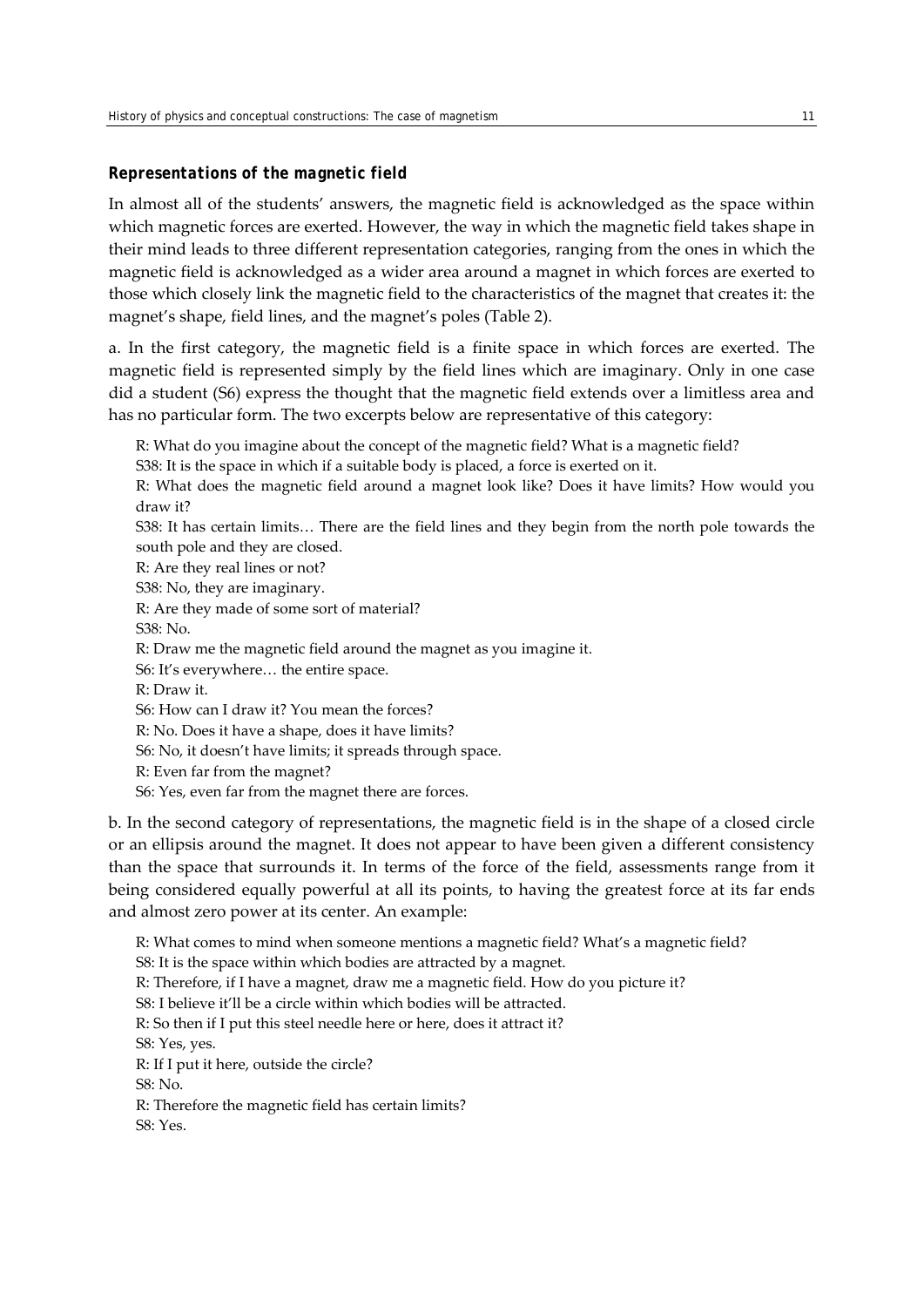| Representation                                                              | Grade 10                                                   | Grade 11 |                                                           |    |
|-----------------------------------------------------------------------------|------------------------------------------------------------|----------|-----------------------------------------------------------|----|
|                                                                             | <b>Subjects</b>                                            |          | <b>Subjects</b>                                           |    |
| A finite area within which forces are<br>exerted in relation to field lines | 6,9,15                                                     | 3        | 22, 23, 24, 25, 26, 27, 28,<br>29, 30, 32, 34, 37, 38, 40 | 14 |
| Closed ellipsoidal or cyclical area                                         | 1, 2, 3, 4, 5, 7, 8, 10, 11, 13, 14,<br>16, 17, 18, 19, 20 | 16       | 21, 31, 35, 39                                            | 4  |
| Closed charged area                                                         | 12                                                         |          | 33,36                                                     |    |

#### **Table 2. Representations of the magnetic field**

c. In the third category, the magnetic field is again shaped like a closed circle or an ellipsis around the magnet, but now it contains electric charges which are either both positive and negative or only electrons, as can be seen in the next example.

R: What comes to mind when someone mentions a magnetic field?

- S12: A space within which there are attractions; electromagnetic attractions.
- R: How would you draw a magnetic field around a magnet?

S12: It's kind of circular and there are charges in it.

R: What kinds of charges?

S12: Positive and negative charges.

As we see in Table 2, in the 10th grade, three students form a representation of the magnetic field as an area in which forces are exerted in the broader space around the magnet or the dynamic lines. Sixteen students acknowledged the magnetic field as a cyclical or ellipsoid area, while one student saw it as a cyclical or ellipsoid area that contains charges.

In the 11th grade, the representation of the magnetic field in the case of fourteen students was the wider area defined by the dynamic lines; in the case of four students it was the cyclical or ellipsoid magnetic field; and in the case of two students it was a cyclical‐ellipsoid magnetic field that contained charges.

# *Representations of the relationship between magnetism and electricity.*

During the interviews, we often had the opportunity to observe the possible associations students make between magnetic and electrical phenomena. Accordingly, their answers were divided into 3 categories. Examples of such dialogues appear in earlier sections of this paper.

a. The first category consists of representations in which the relationship between magnetism and electricity is recognized and explained based on the scholastic scientific model, i.e., the model of orientated currents. Here is an example:

R: So then there's a connection between magnetism and electricity? Μ28: Yes. R: What causes electricity? Μ28: The orientated movement of electrical charges. R: Magnetic charges? M28: I said... the orientated movement of electrons in magnetic areas.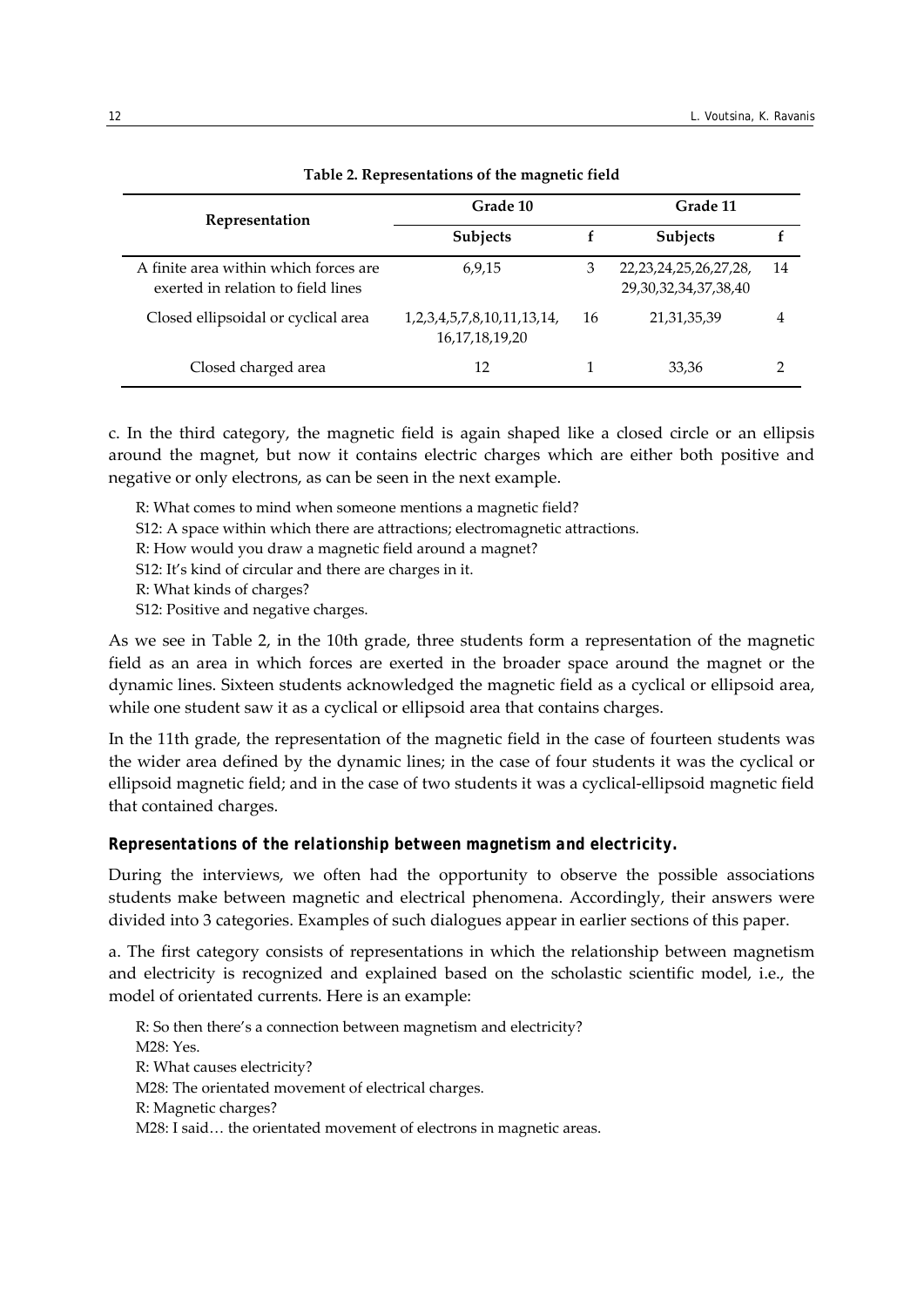b. The second category consists of representations in which the relationship between magnetism and electricity is recognized and described in microscopic or macroscopic terms, but is not explained satisfactorily.

R: Is there some connection, some relationship between electricity and magnetism? S10: Um… I think there is, because in electricity, in certain experiments we did, we see that it electrifies certain… hair, for instance. Electricity electrifies it and attracts it. R: So then there's a similarity in that they both attract. S10: Yes. Different things, of course, but they both attract. R: Is there any other connection between them? S10: No.

c. In the third category, no relationship between electricity and magnetism is acknowledged, while in two cases the students were unable to reply.

R: Is there a connection between magnetism and electricity? S21: No. R: Are there certain phenomena that resemble magnetic phenomena? S21: …I don't think so.

In Table 3 we see that a good understanding of the relationship between magnetism and electricity based on the orientated currents model was displayed by 5 11th graders, while 11 10th graders and 13 11th graders saw connections between magnetism and electricity but were unable to offer satisfactory explanations. Finally, 9 10th graders and 2 11th graders didn't see any connection between magnetism and electricity.

| Representation                                                                                  | Grade 10                             |    | Grade 11                                            |    |  |
|-------------------------------------------------------------------------------------------------|--------------------------------------|----|-----------------------------------------------------|----|--|
|                                                                                                 | Subjects                             | f  | Subjects                                            | f  |  |
| Approaching the school<br>model of the magnetism-<br>electricity relationship                   |                                      |    | 22, 25, 28, 34, 37                                  | 5  |  |
| Acknowledging the<br>magnetism-electricity<br>relationship without<br>satisfactory explanations | 1, 2, 3, 5, 6, 9, 10, 12, 13, 14, 15 | 11 | 23, 24, 26, 27, 29, 30, 31, 32, 33, 36,<br>38,39,40 | 13 |  |
| Not connecting magnetism<br>to electricity                                                      | 4,7,8,11,16,17,18,19,20              | 9  | 21,35                                               | 2  |  |

| Table 3. Representations of the relationship between magnetism and electricity |  |  |  |  |
|--------------------------------------------------------------------------------|--|--|--|--|
|                                                                                |  |  |  |  |

# **Discussion**

Based on the results of the documentation of the students' representations, we will try to answer the three specific research questions we posed initially.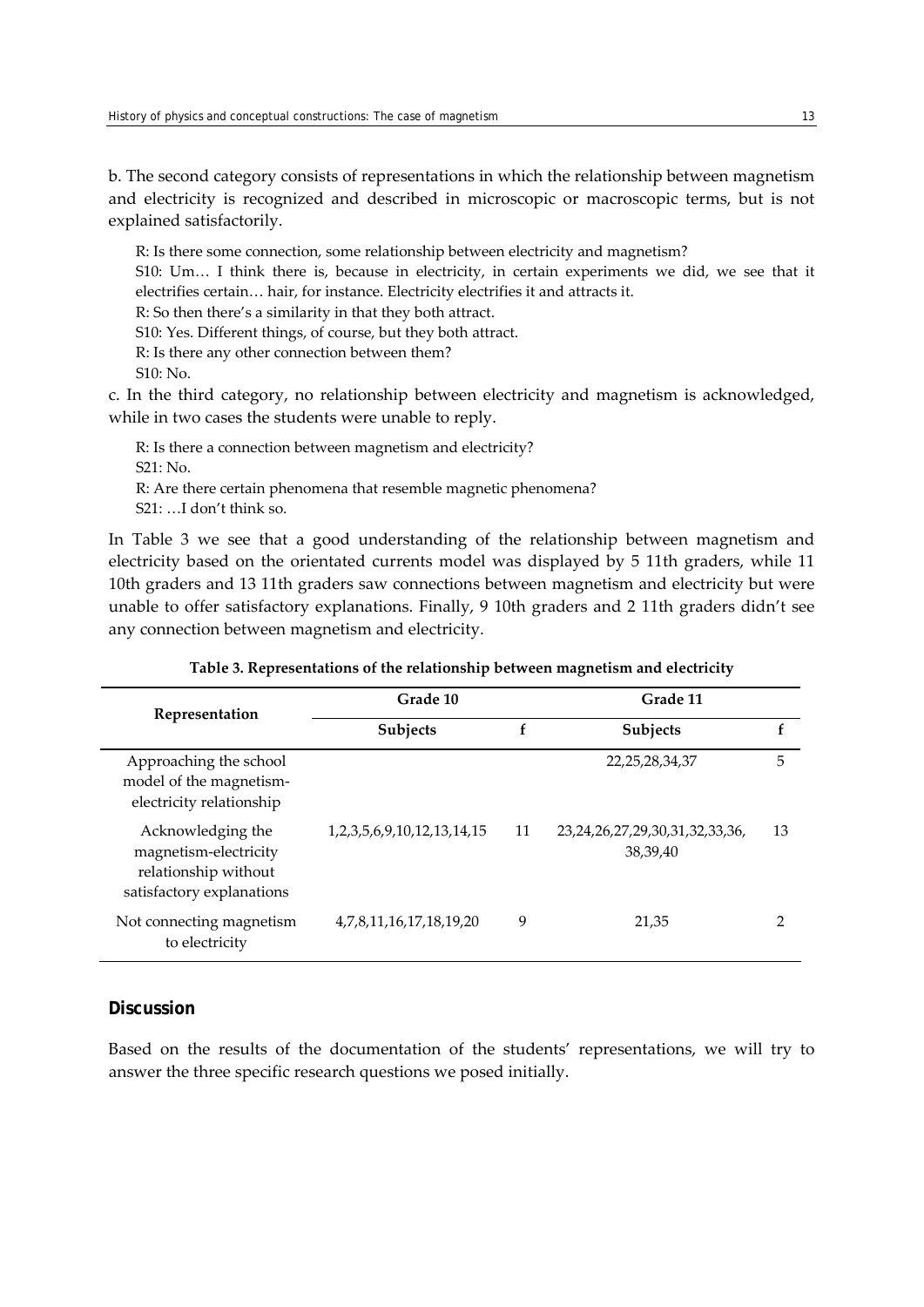#### *Do the students use certain representations consistently?*

By studying the results, we see that there are certain students who express thoughts within the framework of a structured model by which to approach magnetic phenomena. Thus, 5 11th graders (S. 22, 25, 28, 34 and 37) consistently associate magnetism with electricity. Of course the associations they make are not always successful, as, for example, in the question of the kind of movement electrons display in the creation of a magnetic field. But in the case of all five subjects, the systematic reference to the connection between electrical and magnetic phenomena was accompanied by a better understanding of the form of the magnetic field and a satisfactory approach to the connection between electricity and magnetism. This consistent reference based on the restrictions of the scholastic model shows that the teaching of electromagnetism in the 11th grade allows a more cohesive approach to the topics under discussion.

Moreover, we observed a consistency in the answers of the subjects that do not link magnetism and electricity in any way. Indeed, students who do not associate magnetic properties with any kind of charges (S. 4, 7, 8, 11, 16, 17, 18, 19, 20, 21, 35), go on not to recognize any link between magnetism and electricity. This approach is indicative of a specific way of thinking, in which magnetic phenomena are attributed to the particular nature of certain materials.

# *Are there analogies between the models proposed historically and students' representations?*

In our effort to link the students' representations to the historical models proposed, we observed that the representations that acknowledge the rotational movement of electrons are similar to the models developed by Ampere and Weber, which introduced molecular cyclic currents as the cause of magnetic properties. The particular representation we investigated also distinguished between the revolution of the electron around the nucleus and around its own axis, thus approximating contemporary theory as it is presented in modern‐day textbooks and obviously influenced by them.

In the second category, we observed a relative similarity between the students' representations of magnetic dipoles and Coulomb's model, which proposed the existence of permanent magnetic dipoles in a magnet, in an aim to explain the inability to separate the two magnetic poles. But there is a difference in the explanation, since, according to Coulomb's model, magnetic dipoles are created by separating the two kinds of magnetic fluids within the molecules of magnetic bodies, while according to the students, magnetic dipoles are formed by separating the electric charges in the molecules of the bodies.

We observed a remarkable similarity between the representations which referred to a certain "substance" and the scientific representations of the 18th century. In particular, the subcategory that mentions one type of substance is similar to Aepinus's model of a single magnetic fluid. In this case too, magnetic properties are caused by something "special" that exists in the magnet and appears in excess at one pole and in deficit at the other. The subcategory that mentions two types of substance resembles the model of the two magnetic fluids which lie at the magnet's two poles and are repulsed or attracted according to their type.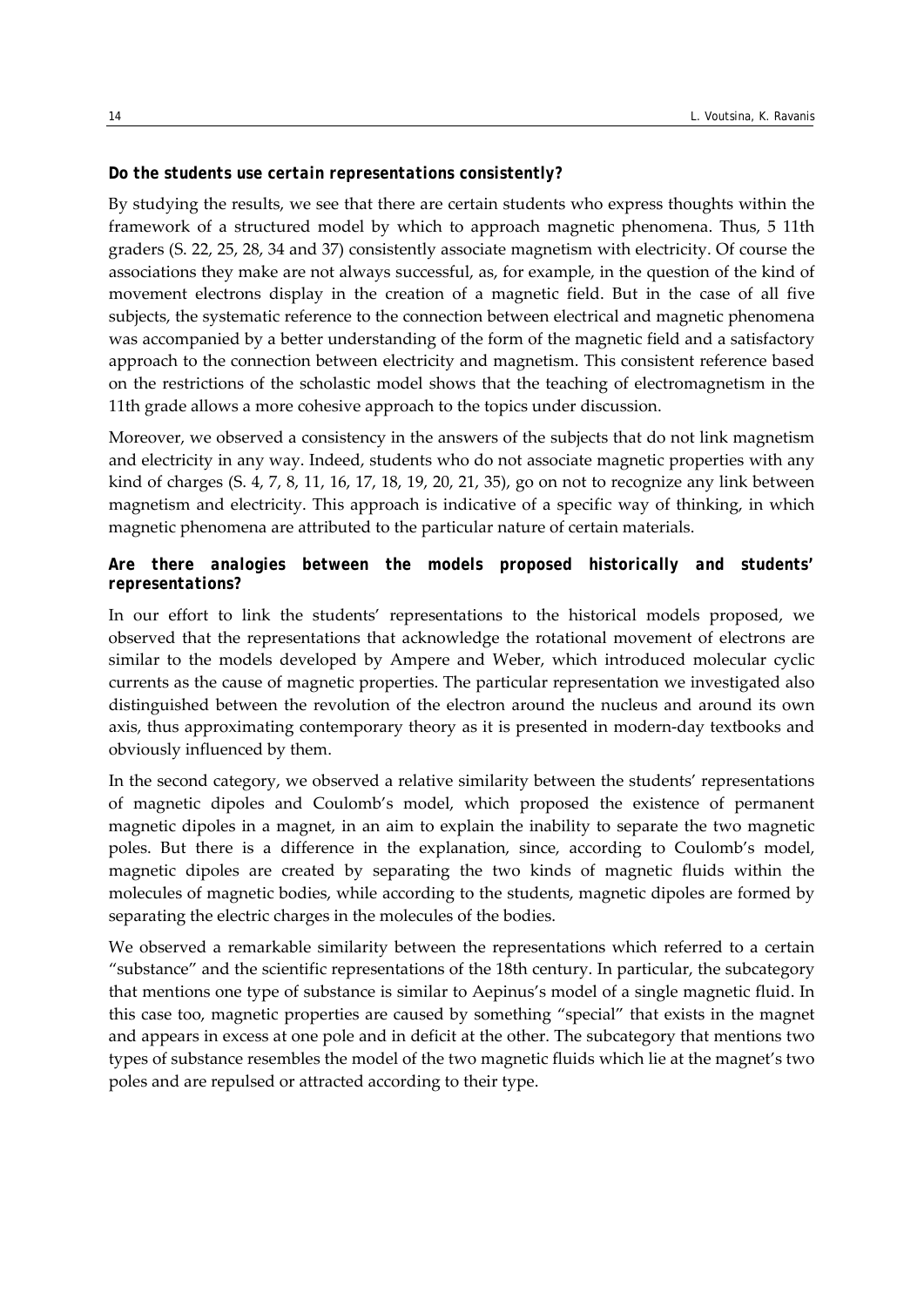| <b>Historical models</b>   | Students' representations      |
|----------------------------|--------------------------------|
| Magnetic force             | "Nature" of magnets            |
| Magnetic fluid             | Substance – "molecules"        |
| Coulomb's model            | "Magnetic dipoles"             |
| Ampere's and Weber's model | Electron movement (rotational) |
| Faraday's model            | Magnetic field                 |

**Table 4. Similarities between models proposed by the scientists of the past and students' representations**

In the category of representations that consider the magnetic field to be the cause of magnetic properties, we observed a relative similarity with Faraday's model in terms of the way in which the magnetic field is viewed. Without referring to a field, Faraday filled space with dynamic lines that exist within the natural condition of space. These lines transfer magnetic force and are the cause of magnetic results. A similar image was located in students' mental representations in this category.

Finally, in the representations in which magnetic properties are attributed to the "nature" of the magnet, we observed a similarity with the representations which were prevalent from antiquity to the 16th century. In these representations, the "nature" of the magnet itself, though not in an animistic way, is responsible for its magnetic properties (Table 4).

We observed no similarity between the historical models and the students' prevalent representation, which recognized the separation of electric charges as being the cause of magnetic properties. It appears that students who are familiar with static electricity before learning about magnetism use their representations regarding static electricity in order to explain magnetic phenomena. This did not occur in the case of scientists in the past, since the models of static electricity appeared later in the history of science. In addition, several of the magnetism models that appear in the history of science did not appear in the students' representations. A typical example which did not appear here was the model of the particle "flow" from the magnet to other bodies, which was widely accepted in Antiquity and the Middle Ages.

# *Are there differences between the representations held by 10th and 11th graders?*

The third question concerned the possible difference between the representations of 10th graders and 11th graders. In terms of the appearance of magnetic properties, we saw that in the 10th grade these are attributed mainly to a certain special "substance" and less to a type of electric charge. In the 11th grade, the notion of a magnetic substance is completely abandoned and the majority of the answers mentions either the existence of charges or the movement of electrons.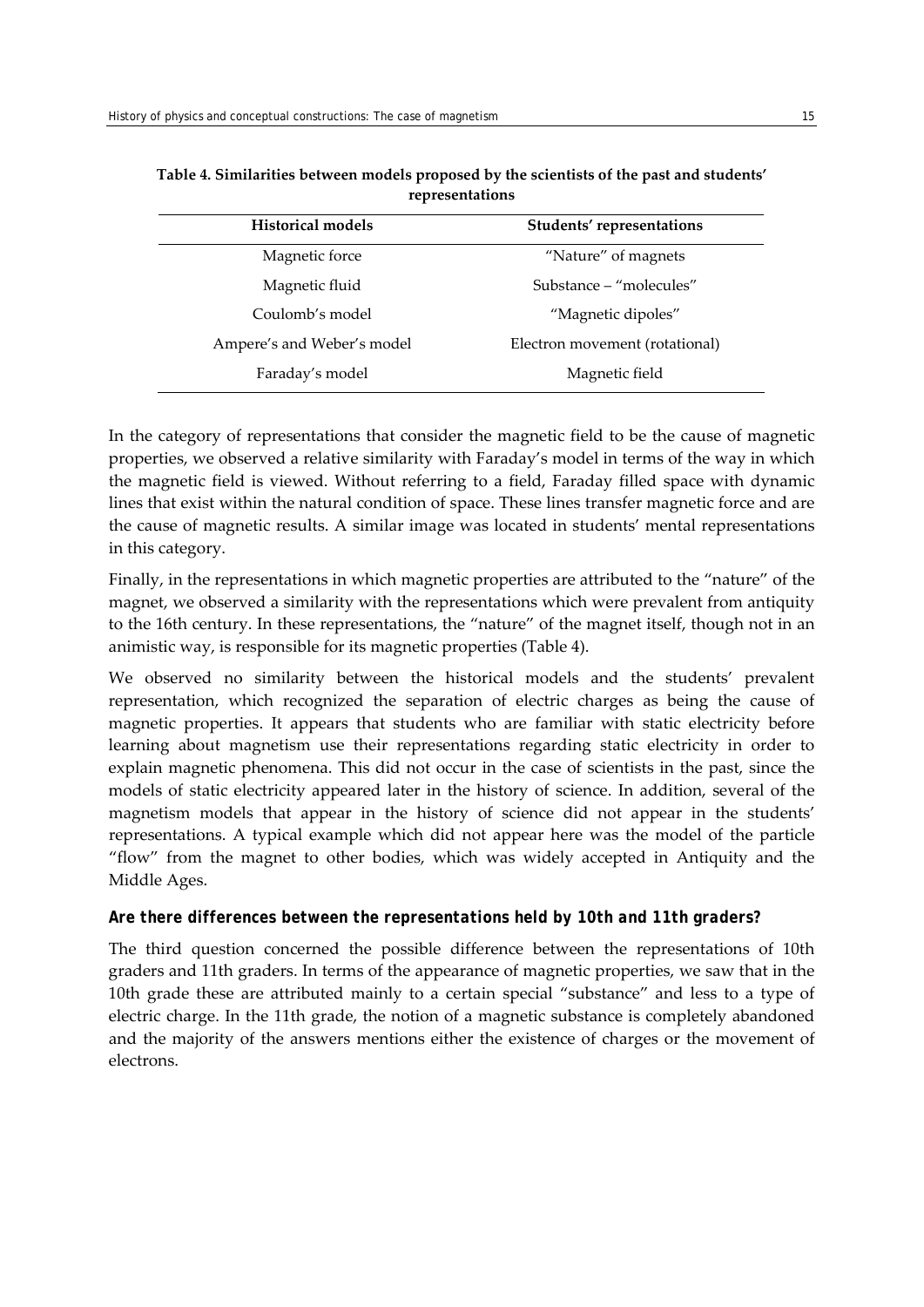In regard to the magnetic field, the majority of representations in the 10th grade is linked more to a static viewing of its shape which is closely tied to the shape of the magnet. In the 11th grade, the majority of the students' answers centers on representations of dynamic lines.

The relationship between magnetism and electricity differs considerably in the representations of 10th graders compared to 11th graders. Less than half the 10th graders simply recognize, in an unsatisfactory way, a link between electric and magnetic behaviors; more than 6 in 10 11th graders recognize this relationship in the same way; and 1 in 4 approaches the scientific model as it is used in school.

The differences between 10th and 11th graders in the representations observed in all three questions can be attributed to the teaching of electromagnetism in the 11th grade. Indeed, topics such as the origin of magnetic properties, the nature and form of the magnetic field and the relationship between the magnetic and electric behaviors of matter, are all included in the models we use in teaching. However, we must note that, even though the representations of 11th graders are improved compared to those of 10th graders, they are not satisfactory in terms of the teaching model, a fact which raises questions regarding the organization of the teaching of this model.

#### **Conclusions**

In this study we have tried to document the students' mental representations of magnetism and attempted to investigate whether these display the characteristics of models with an inner cohesiveness and consistency; whether they share common features with typical historical models of the Sciences; and whether they evolve through conventional teaching. From the results it appears that a significant number of students were able to construct cohesive and consistent representations of magnetism. From among the representations documented, some have appeared in previous studies. For example, the "Opposite charges/poles" and "Magnetic dipoles" of the present study resemble the "magnetism as electricity" and "magnetism as electrical polarization" representations encountered in the research by Borges and Gilbert (1998). Especially interesting is the category of representations that attribute magnetic properties to a "substance," which we associated to the historical model of a magnetic fluid, and which we did not come across in earlier research. Moreover, certain representations that refer to a certain "emission" on the part of the magnet, such as the "emanating model" and the "enclosing model," which occur in Erickson's research (1994) do not occur here.

In the subjects we studied here, despite any similarities between the representations held by the students and the characteristic historical models of the Sciences, we cannot claim to have observed analogies on a wide scale. The representations held by scientists of the past were parts of conceptual systems, while the mental representations held by students are much less cohesive. Besides, the relative scientific models were developed within a different cultural framework. Moreover, scientists and students have different cognitive backgrounds and approach natural phenomena from completely different perspectives. Thus, we'll agree with the point of Seroglou et al. (1998) that it appears that we cannot draw parallels between students' representations and historical models, not even regarding fundamental magnetism. All we can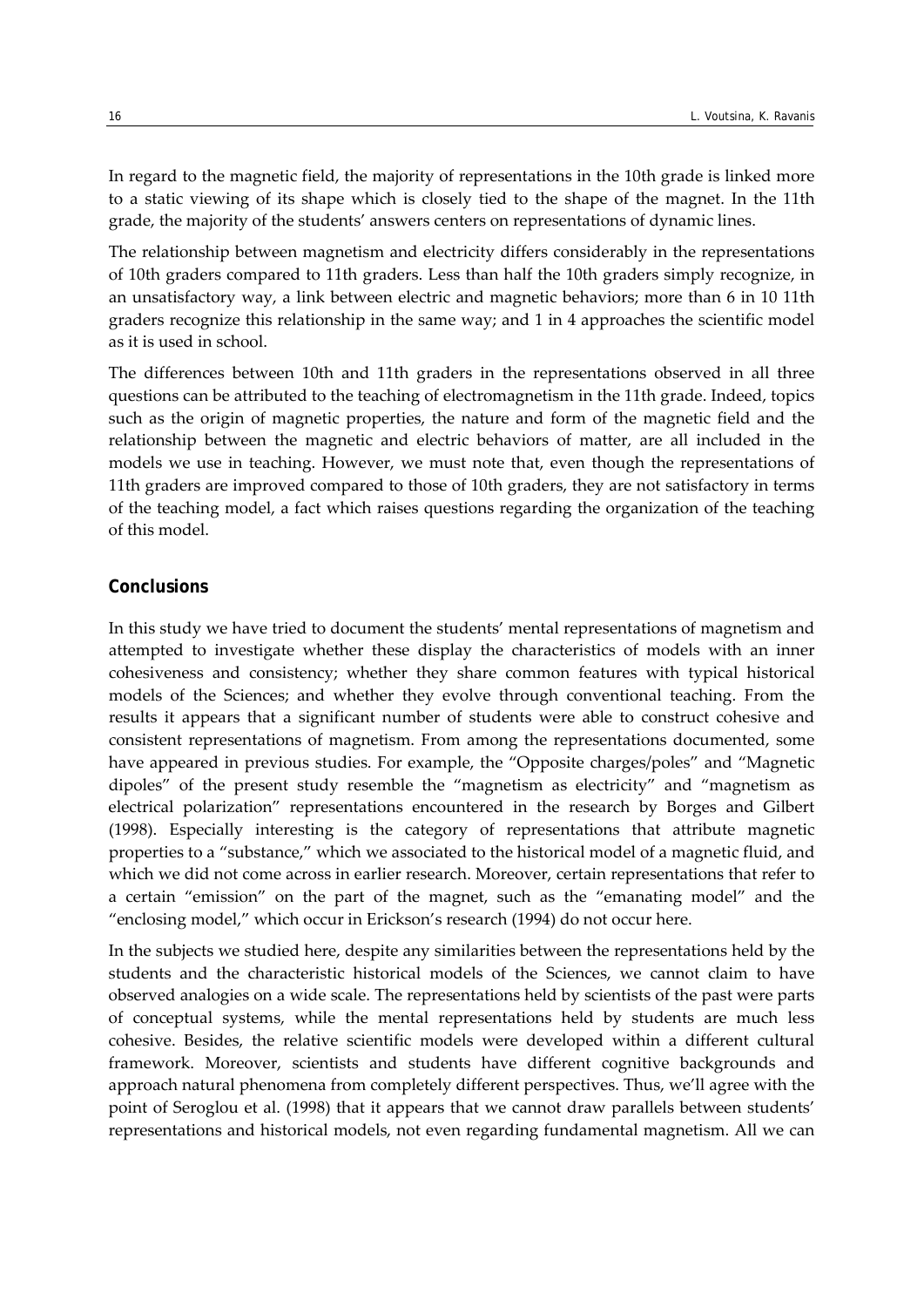do is to maintain the comparison on a level of similarities. Such a comparison could produce interesting ideas concerning the problems that students might encounter in comprehending magnetic phenomena.

Indeed, our research indicates points at which the students' thought processes approach the basic elements of the models put forward historically in regard to magnetism. Therefore, based on these, we can try, through specially orientated didactic interventions, to transform the students' representations into representations which are related to those of the modern scientific models we have constructed for education (Dedes & Ravanis, 2009a, 2009b). Besides, as our research showed, conventional teaching does not seem capable of guiding students' thought processes towards the necessary reasoning.

Our study is, of course, limited by the small sample size (40 students) and their specific profile (students of one high school from a provincial city). Our research methodology using structured interviews may have affected students' answers, although every effort was made to minimize this possibility. Further studies with larger sample sizes and students of different backgrounds could benefit the research on students' representations of magnetism and could validate the conclusions of this study.

#### **Acknowledgements**

We would like to thank the students of the 4<sup>th</sup> High School of Agrinio for their participation in this research.

#### **References**

- Bar, V., Zinn, B., & Rubin, E. (1997). Children's ideas about action at a distance. *International Journal of Science Education*, 19(10), 1137‐1157.
- Bar, V., & Zinn, B. (1998). Similar Frameworks of Action‐at‐a‐Distance: Early Scientist's and Pupil's Ideas. *Science &* Education, 7, 471‐491.
- Barrow, L. H. (1987). Magnet concepts and elementary students' misconceptions. In J. Novel (Ed.) *Proceedings of the Second International Seminar on misconceptions and educational strategies in Science and Mathematics* (v. 3, pp. 17‐22). Ithaca, NY: Cornell University.

Borges, A. T., & Gilbert, J. K. (1998). Models of magnetism. *International Journal of Science Education*, 20(3), 361‐378.

Bradamante, F., & Viennot, L. (2007). Mapping Gravitational and Magnetic Fields with Children 9‐11: Relevance, difficulties and prospects. *International Journal of Science Education*, 29(3), 349‐372.

Butterfield, H. (1949). *The Origins of Modern Science*. London: Bell and Sons.

Clough, M. (2011). The Story Behind The Science: Bringing Science and Scientists to life in Post‐Secondary Science Education. *Science & Education,* 20(7/8), 701‐717.

Crombie, A. C. (1959). *Medieval and Early Modern Science*. New York: Doubleday Anchor Books.

Dedes, C. (2005). The mechanism of vision: conceptual similarities between historical models and children's representations. *Science & Education*, 14(7/8), 699‐712.

- Dedes, C., & Ravanis, K. (2009a). Teaching image formation by extended light sources: The use of a model derived from the history of science. *Research in Science Education*, 39(1), 57‐73.
- Dedes, C., & Ravanis, K. (2009b). History of science and conceptual change: the formation of shadows by extended light sources. *Science & Education*, 18(9), 1135‐1151.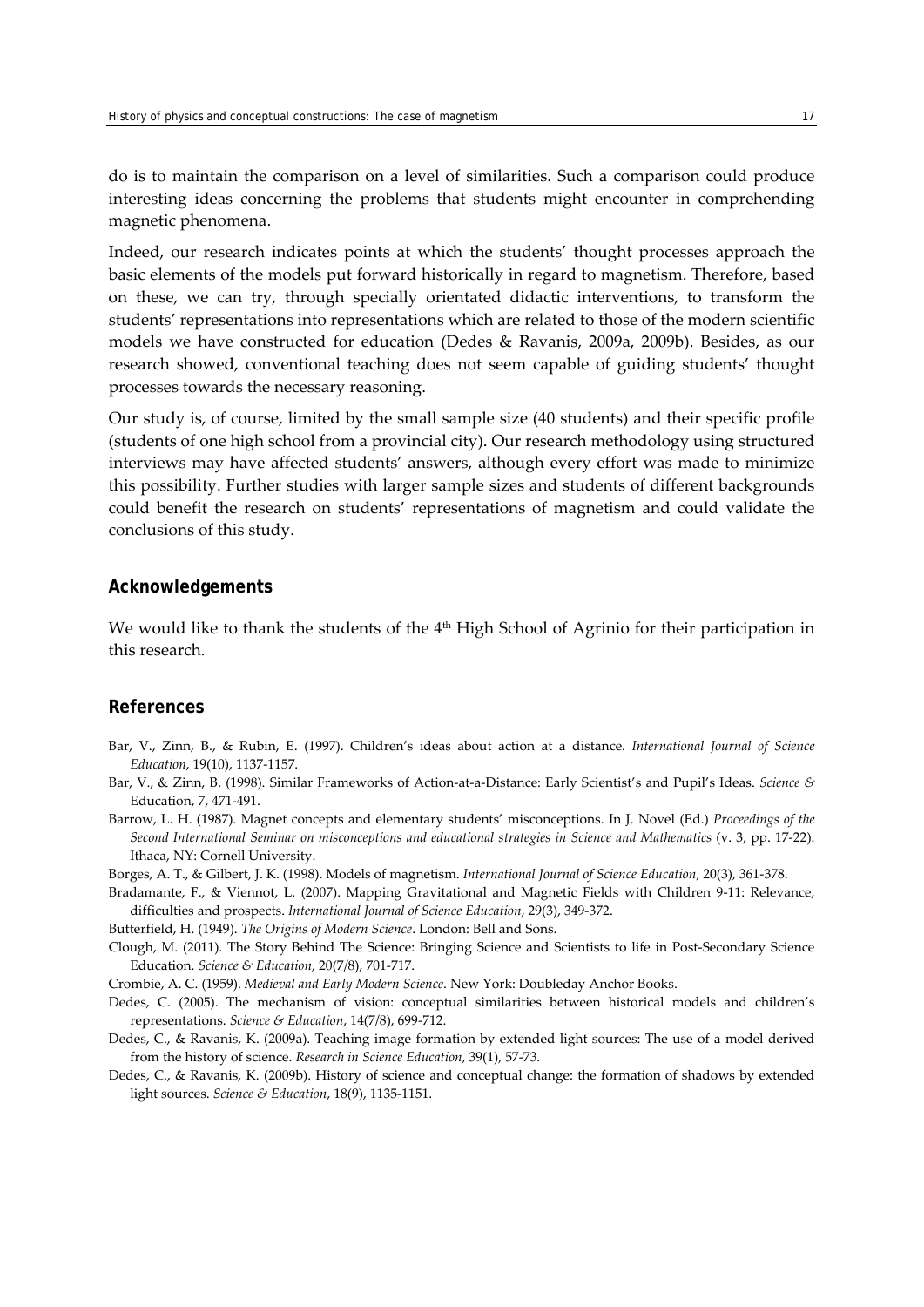- Erickson, G. (1994). Pupilsʹ understanding of magnetism in a practical assessment context: The relationship between content, process and progression. In P. Fensham, R. Gunstone, & R. White (Eds.), *The Content of Science: A Constructivist Approach to its Teaching and* Learning (pp. 80‐97). London: Falmer Press.
- Guisasola, J., Almudi, J. M., & Furio, C. (2005). The Nature of Science and Its Implications for Physics Textbooks. *Science & Education*, 14, 321‐338.
- Halloun, I., & Hestenes, D. (1985). Common sense concepts about motion. *American Journal of Physics*, 53(11), 1056‐ 1065.
- Home, R. W. (1976). Aepinus, the Tourmaline Crystal, and the Theory of Electricity and Magnetism. *Isis*, 67(1), 21‐30.
- Kampourakis, K., & Zogza, V. (2007). Students' preconceptions about evolution: How accurate is the characterization as "Lamarckian" when considering the History of evolutionary thought? *Science & Education*, 16(3/5), 393‐422.
- Koliopoulos, D., Dossis, S., & Stamoulis, E. (2007). The use of history of science texts in teaching science: Two cases of an innovative, constructivist approach. *Science Education Review*, 6(2), 44‐56.
- Leite, L. (2002). History of Science in Science Education: Development and Validation of a Checklist for Analyzing the Historical Content of Science Textbooks. *Science & Education,* 11, 333‐359.
- Matthews, M. R. (1992). History, Philosophy and Science Teaching: The Present Rapprochement. *Science & Education*, 1(1), 11–47.
- Mas, C. J., Perez, J. H., & Harris, H. H. (1987). Parallels between Adolescents' Conception of Gases and the History of Chemistry. *Journal of Chemical Education*, 64(7), 616‐618.
- Paraskevopoulou, E., & Koliopoulos, D. (2011). Teaching the Nature of Science thought the Millikan‐Ehrenhaft Dispute. *Science & Education,* 20(10), 943‐960.
- Ravanis, K. Pantidos, P., & Vitoratos, E. (2009). Magnetic field mental representations of 14‐15 year old students. *Acta Didactica Napocensia*, 2(2), 1‐7.
- Ravanis, K. Pantidos, P., & Vitoratos, E. (2010). Mental representations of ninth grade students: the case of the properties of the magnetic field. *Journal of Baltic Science Education*, 9(1), 50‐60.
- Rossi, P. (1997). *La nascita della scienza moderna in Europa' Gius*. Roma‐Bari: Laterza & Figli.
- Seroglou, F., Koumaras, P., & Tselfes, V. (1998). History of Science and Instructional Design: The Case of Electromagnetism. *Science & Education*, 7, 261‐280.
- Seroglou, F., & Koumaras, P. (2001). The Contribution of the History of Physics in Physics Education: A Review. *Science & Education*, 10(1), 41–60.
- Sequeira, M., & Leite, L. (1991). Alternative Conceptions and History of Science in Physics Teacher Education. *Science Education*, 75(1), 45‐56.
- Van Driel, J., De Vos, W., & Verloop, N. (1998). Relating Students' Reasoning to the History of Science: The Case of Chemical Equilibrium. *Journal of Research in Science Teaching*, 28(2), 187‐198.
- Westfall, R. (1977). *The Construction of Modern Science – Mechanisms and Mechanics.* Cambridge: Cambridge University Press.
- Wandersee, J. H. (1986). Can The History of Science help Science Educators Anticipate Students' Misconceptions? *Journal of Research in Science Teaching*, 23(7), 581‐597.
- Whittaker, E. (1987). *A History of the Theories of Aether and Electricity. Volume I. The Classical Theories.* USA: Tomash Publishers‐American Institute of Physics.

# **Appendix: The questions of the interview**

We supply the following objects: two rod-shaped magnets, iron filings, steel needles, a silver ring, a wooden or plastic body, a magnetic compass, and a piece of string with which to hang one of the two magnets. We give the children the objects to examine, we answer whatever questions they may have and then we immediately begin the discussion. The series of questions was as follows:

- 1. What does the magnet do?
- 2. Does it attract all these objects, or not? And if not, why is that?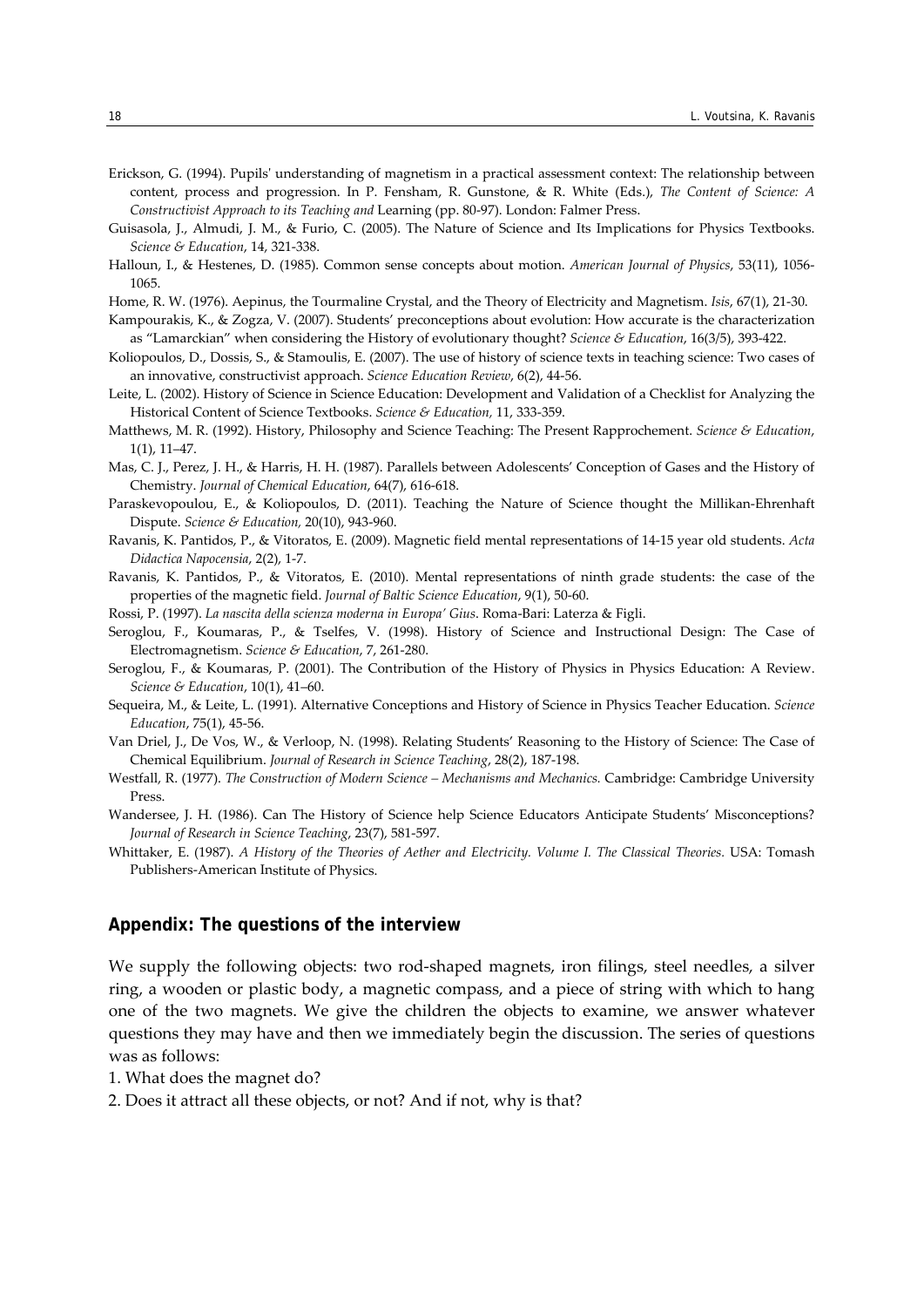3. (We hang one of the magnets from the piece of string so that it is suspended in the air; we give the other *one to the student and ask him/her to bring it close to the first magnet.)* What kind of force does one magnet exert on the other? Is the force the same everywhere, or does it depend on the position of the magnets? Why is this?

4. Why do you think the magnet acts this way?

5. Does the magnet contain something or is there something inside the magnet that gives it these properties? And what might that be?

► *If the student refers generally to a certain "substance", then a mental representation resembling the model of the magnetic fluid will emerge.* 

5.1a. How do you picture this "substance"?

5.1b. Is there only one kind of fluid or more? How many? *(One or two kinds of magnetic fluid)* What forces are exerted between them?

5.1c. What will happen if we cut the magnet in pieces? How do you explain the magnet's poles in relation to its "substance"?

5.1d. How do you explain the fact that the magnet attracts certain materials but not others? How is this related to the "substance" of the magnet?

5.1e. Can you draw what you think the inside of the magnet looks like?

5.1f. Are electricity and magnetism related? How do you picture this relationship?

 $\triangleright$  If the student uses words such as electric charges, electric currents or electricity, then we try to elicit *the precise mental representation.* 

• *If he/she mentions electric charges:* 

5.2.1a. How do you think that electric charges create magnetic properties?

5.2.1b. How are the charges distributed within the magnet? *(Distribution at the two ends, surplus or deficit, electric dipoles)*

5.2.1c. Are they immobile or are they moving?

• *If he/she mentions electric currents*:

5.2.2a. How do you think electric currents create magnetic properties?

5.2.2b. What kind of electric currents? How are they created?

5.2.2c. How do they move within the magnet?

• *If he/she mentions electricity in general*:

5.2.3a. How do you think that electricity creates magnetic properties?

5.2.3b. Are you referring to electric charges or electric currents? *(Depending on the answer we go back to the questions above.)*

*In all three sub‐cases we ask the following questions:*

5.2d. What will happen if we cut the magnet in pieces? How do you explain the magnet's poles in relation to its electric charges or its electric currents?

5.2e. How do you explain the fact that the magnet attracts certain materials but not others?

5.2f. Can you draw what you think the inside of the magnet looks like?

 $\blacktriangleright$  If the student gives another explanation (first we try to elicit the mental representation) or cannot give *an explanation*:

5.3a. Can you draw what you think the inside of the magnet looks like?

5.3b. Are electricity and magnetism related? How do you picture this relationship?